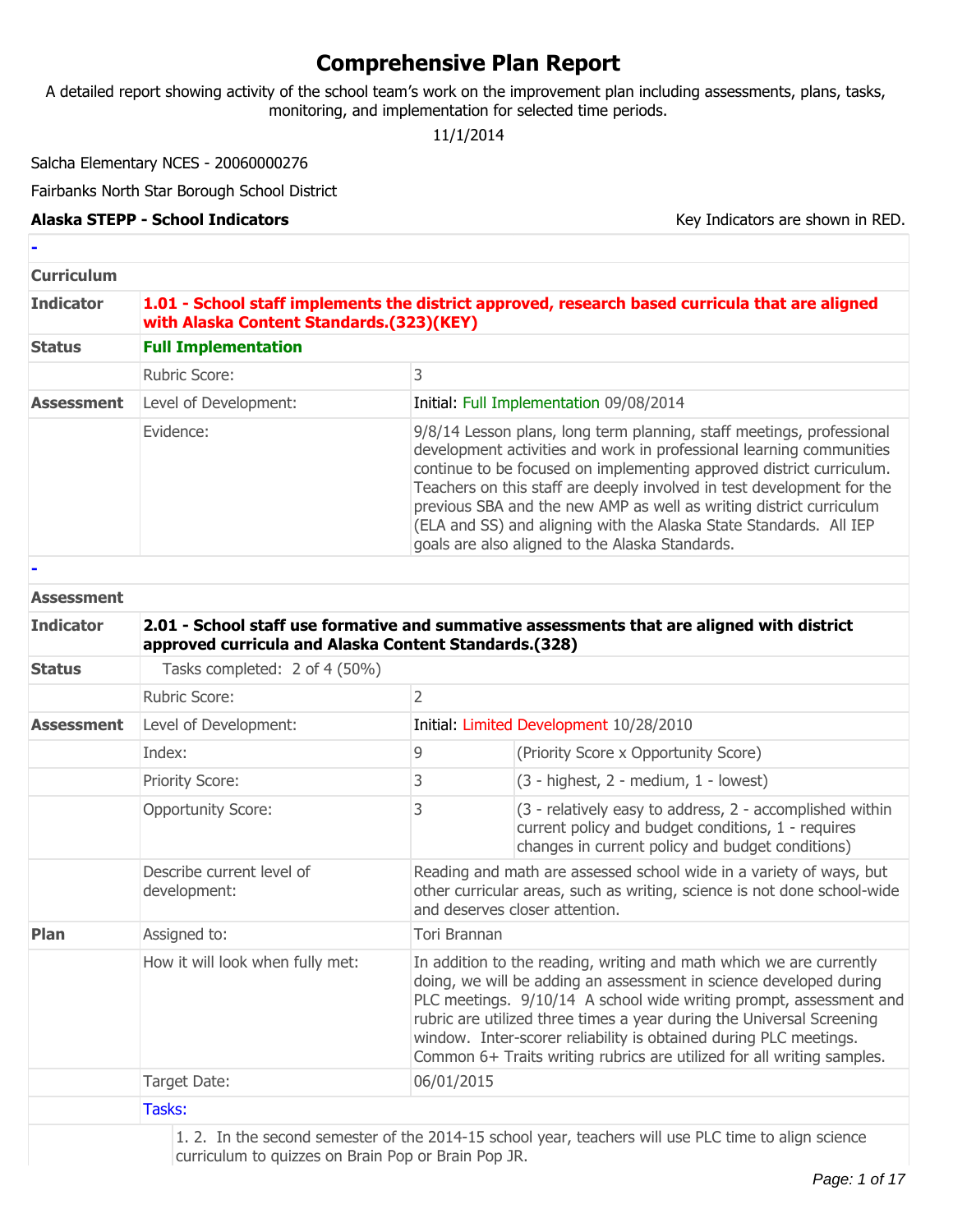| Assigned to:                                                  | Tori Brannan                                                                                                                                                                                                                                                                                                                                                                                                                                                                                                                                                                               |
|---------------------------------------------------------------|--------------------------------------------------------------------------------------------------------------------------------------------------------------------------------------------------------------------------------------------------------------------------------------------------------------------------------------------------------------------------------------------------------------------------------------------------------------------------------------------------------------------------------------------------------------------------------------------|
| Added date:                                                   | 01/31/2011                                                                                                                                                                                                                                                                                                                                                                                                                                                                                                                                                                                 |
| <b>Target Completion Date:</b>                                | 05/22/2015                                                                                                                                                                                                                                                                                                                                                                                                                                                                                                                                                                                 |
| Frequency:                                                    | four times a year                                                                                                                                                                                                                                                                                                                                                                                                                                                                                                                                                                          |
| Comments:                                                     | In process; staff will bring their first unit assessment to staff meeting<br>on 9-21-11.<br>On 1/13 staff members brought sample assessments to the PLC. On<br>2/14 The STEPP team went through the assessments to check on<br>alignment to curriculum and GLEs. All teachers were aligned to<br>curriculum. The STEPP team plans to move the conversation to the PLC<br>to work on creating more assessments that are even more directly<br>aligned to specific curriculum objectives.                                                                                                    |
|                                                               | At our March 21, 2013 meeting, the team decided to revisit this goal<br>with the PLC to discuss revising.                                                                                                                                                                                                                                                                                                                                                                                                                                                                                  |
|                                                               | At our January 13, 2014 meeting the team revised the goal to this new<br>language. We are going to look at how Brain Pop quizzes align with<br>school district curriculum.                                                                                                                                                                                                                                                                                                                                                                                                                 |
|                                                               | At the April 14, 2014 meeting the team decided that there are not<br>enough chips in this world to get us to do this twice a month. We<br>reviewed Brain pop and will discuss tomorrow at our PLC how to<br>better implement it and then figure out how to get "twice monthly" off<br>our plan!                                                                                                                                                                                                                                                                                            |
|                                                               | At our Sep. 10, 2014 meeting we figured out how to change 2x/week<br>to 4x/year to meet and discuss aligning science assessments to the<br>Alaska Content Standards.                                                                                                                                                                                                                                                                                                                                                                                                                       |
| level curriculum.                                             | 2. 4. We will begin creating an electronic document with links to assessments aligned to district grade                                                                                                                                                                                                                                                                                                                                                                                                                                                                                    |
| Assigned to:                                                  | Tori Brannan                                                                                                                                                                                                                                                                                                                                                                                                                                                                                                                                                                               |
| Added date:                                                   | 01/31/2011                                                                                                                                                                                                                                                                                                                                                                                                                                                                                                                                                                                 |
| <b>Target Completion Date:</b>                                | 12/19/2014                                                                                                                                                                                                                                                                                                                                                                                                                                                                                                                                                                                 |
| Frequency:                                                    | four times a year                                                                                                                                                                                                                                                                                                                                                                                                                                                                                                                                                                          |
| Comments:                                                     | At the January 13, 2014 meeting, we revised our goal from a<br>binder/manual of assessments to an electronic assessment pool for the<br>staff. We decided to start with Brain Pop because it was felt that we<br>could align our district curriculum more fluidly to begin with using this<br>available tool. We don't intend to limit ourselves only to Brain Pop, but<br>this is where we will start. Sep. 10, 2014 We have been utilizing Brain<br>Pop and Brain Pop Jr for Social Studies and Science assessments. We<br>have yet to develop an electronic document to hose the links. |
| Standards in a group discussion on how to create assessments. | 3. 1. We will have an all-school staff meeting wherein teachers will share grade-level Alaska State                                                                                                                                                                                                                                                                                                                                                                                                                                                                                        |
| Assigned to:                                                  | Tori Brannan                                                                                                                                                                                                                                                                                                                                                                                                                                                                                                                                                                               |
| Added date:                                                   | 01/31/2011                                                                                                                                                                                                                                                                                                                                                                                                                                                                                                                                                                                 |
| <b>Target Completion Date:</b>                                | 05/24/2011                                                                                                                                                                                                                                                                                                                                                                                                                                                                                                                                                                                 |
| Comments:                                                     | Staff met and worked on "I can" statements that reflect Alaska State                                                                                                                                                                                                                                                                                                                                                                                                                                                                                                                       |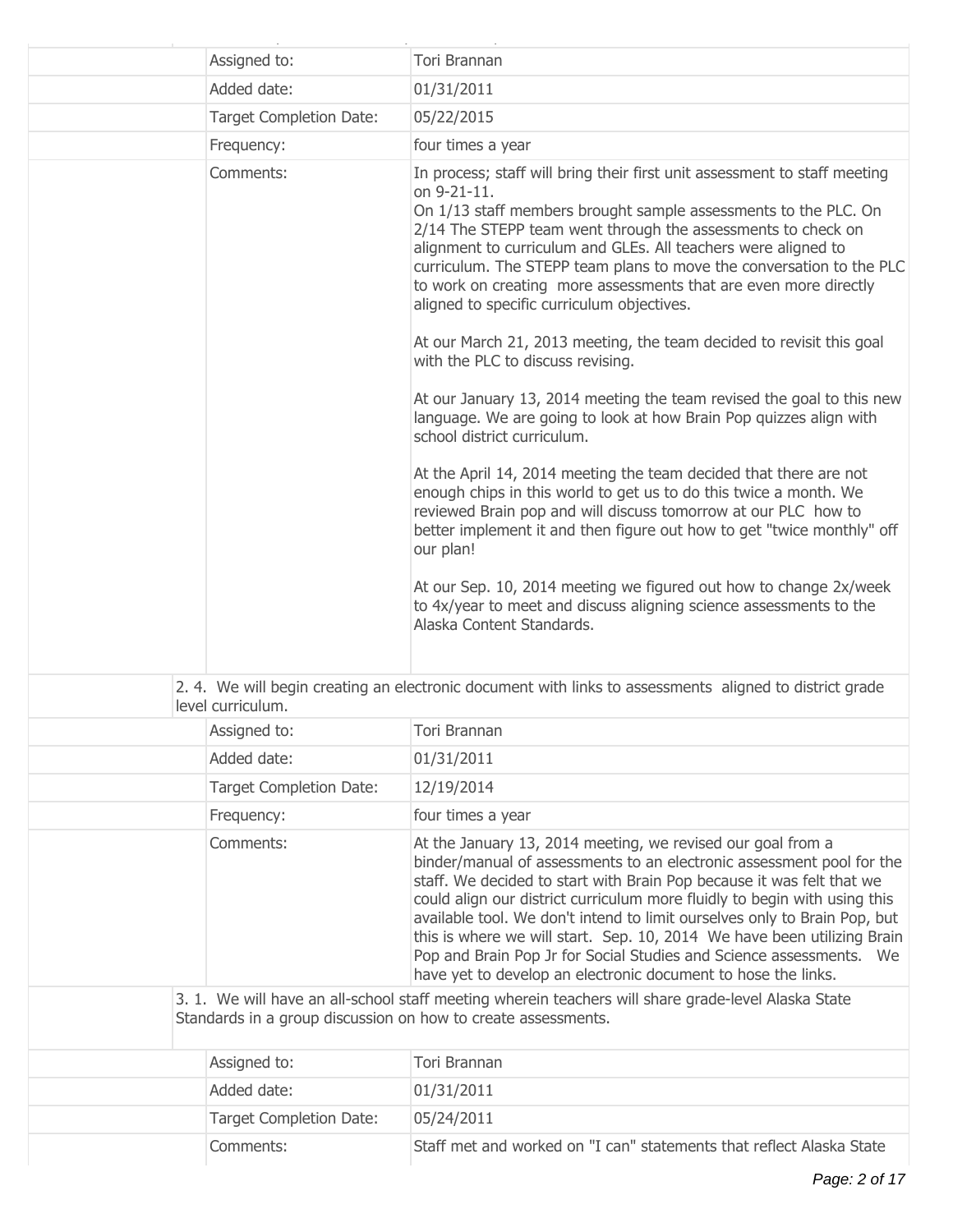|                   | COMMENTS:                        |  |                                                                                                                                                | Standards. 9/10/14 Updated GLE to Alaska State Standards<br>terminology                                                                                                                                                                                                                                                                              |                                                                                                                                                                                                                                                                                                                                                                                                                  |  |
|-------------------|----------------------------------|--|------------------------------------------------------------------------------------------------------------------------------------------------|------------------------------------------------------------------------------------------------------------------------------------------------------------------------------------------------------------------------------------------------------------------------------------------------------------------------------------------------------|------------------------------------------------------------------------------------------------------------------------------------------------------------------------------------------------------------------------------------------------------------------------------------------------------------------------------------------------------------------------------------------------------------------|--|
|                   |                                  |  | <b>Task Completed:</b>                                                                                                                         | 05/11/2011                                                                                                                                                                                                                                                                                                                                           |                                                                                                                                                                                                                                                                                                                                                                                                                  |  |
|                   |                                  |  | particular class to share with peers.                                                                                                          |                                                                                                                                                                                                                                                                                                                                                      | 4. 3. Staff members will bring to their PLC meeting a copy of the assessment they have designed for their                                                                                                                                                                                                                                                                                                        |  |
|                   | Assigned to:                     |  |                                                                                                                                                | Annie Keep-Barnes                                                                                                                                                                                                                                                                                                                                    |                                                                                                                                                                                                                                                                                                                                                                                                                  |  |
|                   |                                  |  | Added date:                                                                                                                                    | 01/31/2011                                                                                                                                                                                                                                                                                                                                           |                                                                                                                                                                                                                                                                                                                                                                                                                  |  |
|                   |                                  |  | <b>Target Completion Date:</b>                                                                                                                 | 08/18/2011                                                                                                                                                                                                                                                                                                                                           |                                                                                                                                                                                                                                                                                                                                                                                                                  |  |
|                   |                                  |  | Comments:                                                                                                                                      |                                                                                                                                                                                                                                                                                                                                                      | On January 13, all staff members brought a copy of an assessment<br>they designed to align with the adopted curriculum.                                                                                                                                                                                                                                                                                          |  |
|                   |                                  |  | <b>Task Completed:</b>                                                                                                                         | 01/13/2012                                                                                                                                                                                                                                                                                                                                           |                                                                                                                                                                                                                                                                                                                                                                                                                  |  |
| <b>Implement</b>  |                                  |  | Percent Task Complete:                                                                                                                         |                                                                                                                                                                                                                                                                                                                                                      | Tasks completed: 2 of 4 (50%)                                                                                                                                                                                                                                                                                                                                                                                    |  |
| <b>Indicator</b>  |                                  |  | times a year in at least literacy and math.(331)(KEY)                                                                                          |                                                                                                                                                                                                                                                                                                                                                      | 2.03 - School staff use universal screening assessments and routinely administer them multiple                                                                                                                                                                                                                                                                                                                   |  |
| <b>Status</b>     |                                  |  | Objective Met 4/11/2013                                                                                                                        |                                                                                                                                                                                                                                                                                                                                                      |                                                                                                                                                                                                                                                                                                                                                                                                                  |  |
|                   | Rubric Score:                    |  |                                                                                                                                                | $\overline{2}$                                                                                                                                                                                                                                                                                                                                       |                                                                                                                                                                                                                                                                                                                                                                                                                  |  |
| <b>Assessment</b> |                                  |  | Level of Development:                                                                                                                          |                                                                                                                                                                                                                                                                                                                                                      | Initial: Limited Development 10/28/2010                                                                                                                                                                                                                                                                                                                                                                          |  |
|                   |                                  |  |                                                                                                                                                |                                                                                                                                                                                                                                                                                                                                                      | Objective Met - 04/11/2013                                                                                                                                                                                                                                                                                                                                                                                       |  |
|                   |                                  |  |                                                                                                                                                |                                                                                                                                                                                                                                                                                                                                                      |                                                                                                                                                                                                                                                                                                                                                                                                                  |  |
|                   | Index:                           |  |                                                                                                                                                | $\overline{2}$                                                                                                                                                                                                                                                                                                                                       | (Priority Score x Opportunity Score)                                                                                                                                                                                                                                                                                                                                                                             |  |
|                   | Priority Score:                  |  |                                                                                                                                                | 2                                                                                                                                                                                                                                                                                                                                                    | (3 - highest, 2 - medium, 1 - lowest)                                                                                                                                                                                                                                                                                                                                                                            |  |
|                   |                                  |  | <b>Opportunity Score:</b>                                                                                                                      | 1                                                                                                                                                                                                                                                                                                                                                    | (3 - relatively easy to address, 2 - accomplished within<br>current policy and budget conditions, 1 - requires<br>changes in current policy and budget conditions)                                                                                                                                                                                                                                               |  |
|                   | development:                     |  | Describe current level of                                                                                                                      |                                                                                                                                                                                                                                                                                                                                                      | Universal screening is done in math and reading three times a year.<br>The school district has implemented AimsWeb in these areas, but has<br>not yet begun screening in writing and Math. The school has a plan to<br>begin screening writing at least twice a year, but has not yet<br>implemented it. It is not impossible to create screens for Science based<br>on Standards, but this is a lower priority. |  |
| <b>Plan</b>       | Assigned to:                     |  |                                                                                                                                                | Amy Viltrakis                                                                                                                                                                                                                                                                                                                                        |                                                                                                                                                                                                                                                                                                                                                                                                                  |  |
|                   | How it will look when fully met: |  |                                                                                                                                                | Teachers will meet in PLCs to analyze the results from universal<br>screenings, school-designed assessments and SBAs to make necessary<br>changes in instruction and intervention,<br>3-27-14: This has been ongoing and the results remain positive.<br>10-2-14: Data teams and school wide PLCs continue to meet and<br>discuss data and students. |                                                                                                                                                                                                                                                                                                                                                                                                                  |  |
|                   | Target Date:                     |  |                                                                                                                                                | 05/06/2012                                                                                                                                                                                                                                                                                                                                           |                                                                                                                                                                                                                                                                                                                                                                                                                  |  |
|                   | Tasks:                           |  |                                                                                                                                                |                                                                                                                                                                                                                                                                                                                                                      |                                                                                                                                                                                                                                                                                                                                                                                                                  |  |
|                   |                                  |  | 1. 1. Develop a writing prompt for each grade level.                                                                                           |                                                                                                                                                                                                                                                                                                                                                      |                                                                                                                                                                                                                                                                                                                                                                                                                  |  |
|                   |                                  |  | Assigned to:                                                                                                                                   | Annie Keep-Barnes                                                                                                                                                                                                                                                                                                                                    |                                                                                                                                                                                                                                                                                                                                                                                                                  |  |
|                   |                                  |  | Added date:                                                                                                                                    | 01/31/2011                                                                                                                                                                                                                                                                                                                                           |                                                                                                                                                                                                                                                                                                                                                                                                                  |  |
|                   |                                  |  | <b>Target Completion Date:</b>                                                                                                                 | 05/06/2011                                                                                                                                                                                                                                                                                                                                           |                                                                                                                                                                                                                                                                                                                                                                                                                  |  |
|                   | Comments:                        |  | Annie developed a prompt and every teacher gave the first one on the<br>first day of school. Teachers met to establish a base line for student |                                                                                                                                                                                                                                                                                                                                                      |                                                                                                                                                                                                                                                                                                                                                                                                                  |  |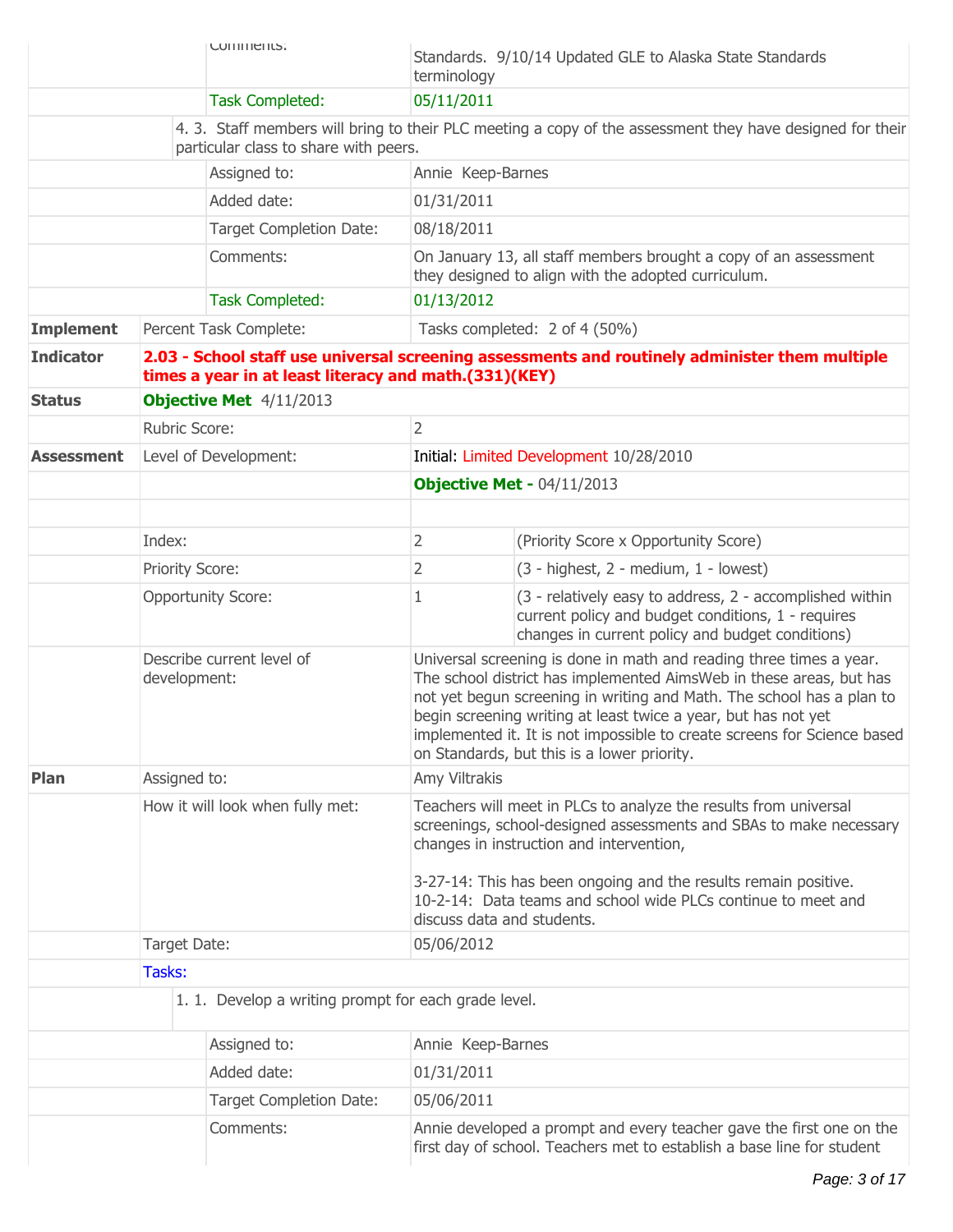|                  |                                                                              |                                                      | writing.                                                                                                                                                                                                                                                                                                                                                                                                                                                                                                                                                |
|------------------|------------------------------------------------------------------------------|------------------------------------------------------|---------------------------------------------------------------------------------------------------------------------------------------------------------------------------------------------------------------------------------------------------------------------------------------------------------------------------------------------------------------------------------------------------------------------------------------------------------------------------------------------------------------------------------------------------------|
|                  |                                                                              |                                                      | In the Fall of 2012, teachers met in PLC to develop rubrics for each<br>grade level for a three times a year writing assessment. The team<br>decided on a school-wide prompt for the Fall asking students to write<br>about what they would do if they were in charge of the world. In the<br>winter, the PLC met to examine common core and chose to redirect the<br>winter prompt to reflect using greater evidence to support opinions.<br>Current thinking is that we should time our writing assessment to<br>correspond with universal screening. |
|                  |                                                                              | <b>Task Completed:</b>                               | 03/21/2013                                                                                                                                                                                                                                                                                                                                                                                                                                                                                                                                              |
|                  |                                                                              | 2. 2. Administer the writing assessment to students. |                                                                                                                                                                                                                                                                                                                                                                                                                                                                                                                                                         |
|                  |                                                                              | Assigned to:                                         | Annie Keep-Barnes                                                                                                                                                                                                                                                                                                                                                                                                                                                                                                                                       |
|                  |                                                                              | Added date:                                          | 01/31/2011                                                                                                                                                                                                                                                                                                                                                                                                                                                                                                                                              |
|                  |                                                                              | <b>Target Completion Date:</b>                       | 09/26/2011                                                                                                                                                                                                                                                                                                                                                                                                                                                                                                                                              |
| Comments:        |                                                                              |                                                      | Writing assessment was administered.<br>Fall and winter 2012-2013 writing assessments have been<br>administered.                                                                                                                                                                                                                                                                                                                                                                                                                                        |
|                  | <b>Task Completed:</b><br>3. 3. Analyze the data from the writing assessment |                                                      | 03/21/2013                                                                                                                                                                                                                                                                                                                                                                                                                                                                                                                                              |
|                  |                                                                              |                                                      |                                                                                                                                                                                                                                                                                                                                                                                                                                                                                                                                                         |
|                  |                                                                              | Assigned to:                                         | Annie Keep-Barnes                                                                                                                                                                                                                                                                                                                                                                                                                                                                                                                                       |
|                  |                                                                              | Added date:                                          | 01/31/2011<br>11/11/2011                                                                                                                                                                                                                                                                                                                                                                                                                                                                                                                                |
|                  |                                                                              | <b>Target Completion Date:</b>                       |                                                                                                                                                                                                                                                                                                                                                                                                                                                                                                                                                         |
|                  |                                                                              | Comments:                                            | After the fall assessment, the PLC met to review each teacher's scores.<br>We looked at reprentations of high, middle and low and discussed as a<br>PLC whether or not we agreed and planned next steps. The winter<br>assessment is still being analyzed.                                                                                                                                                                                                                                                                                              |
|                  |                                                                              | <b>Task Completed:</b>                               | 03/21/2013                                                                                                                                                                                                                                                                                                                                                                                                                                                                                                                                              |
| <b>Implement</b> |                                                                              | Percent Task Complete:                               |                                                                                                                                                                                                                                                                                                                                                                                                                                                                                                                                                         |
|                  | Objective Met:                                                               |                                                      | 4/11/2013                                                                                                                                                                                                                                                                                                                                                                                                                                                                                                                                               |
|                  | Experience:<br>Sustain:                                                      |                                                      | 4/11/2013<br>This has become routine practice at our school.                                                                                                                                                                                                                                                                                                                                                                                                                                                                                            |
|                  |                                                                              |                                                      | 4/11/2013<br>We will continue to use AimsWeb three times a year and a school<br>designed writing assessment three times a year.                                                                                                                                                                                                                                                                                                                                                                                                                         |
|                  | Evidence:                                                                    |                                                      | 4/11/2013<br>Universal screening three times a year. School-wide writing assessment<br>three times a year. Regular benchmarking of primary students.                                                                                                                                                                                                                                                                                                                                                                                                    |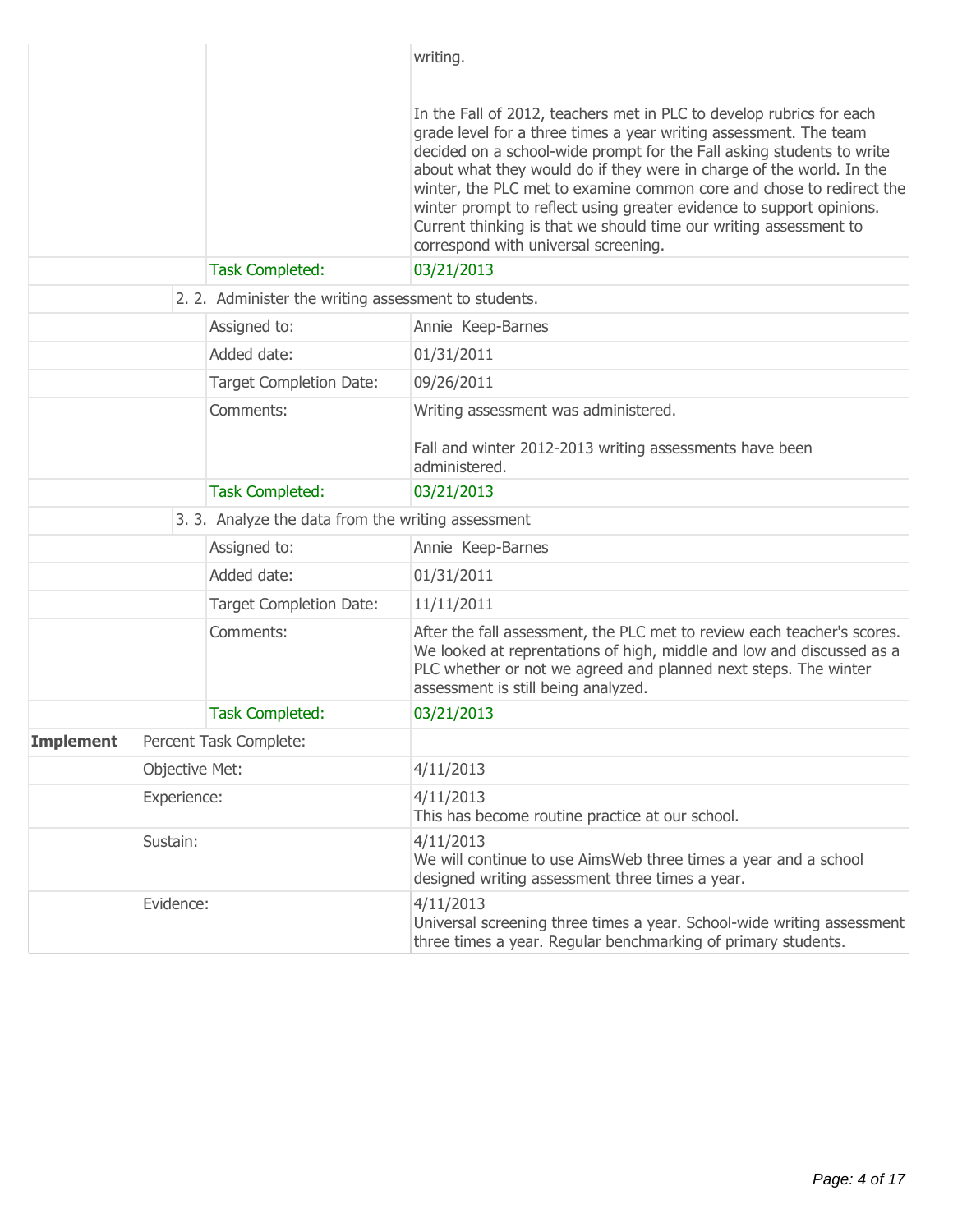#### **Instruction**

**-**

| <b>Indicator</b>  | to meet their needs and reach proficiency.(335)(KEY) |  |                                                                                                                                                                                                                                                                                                                                                                                                                                                                                                                                                                                                                                                                        | 3.02 - School staff implement a coherent, documented plan throughout the school to ensure that<br>all students receive core instruction and all low-performing students receive additional support                                                                                                                                                                                                                                                                                                                                                                                                                                                                                                                                                                                                                                                                                                                                                                                                                                                                                                                                                                                       |  |
|-------------------|------------------------------------------------------|--|------------------------------------------------------------------------------------------------------------------------------------------------------------------------------------------------------------------------------------------------------------------------------------------------------------------------------------------------------------------------------------------------------------------------------------------------------------------------------------------------------------------------------------------------------------------------------------------------------------------------------------------------------------------------|------------------------------------------------------------------------------------------------------------------------------------------------------------------------------------------------------------------------------------------------------------------------------------------------------------------------------------------------------------------------------------------------------------------------------------------------------------------------------------------------------------------------------------------------------------------------------------------------------------------------------------------------------------------------------------------------------------------------------------------------------------------------------------------------------------------------------------------------------------------------------------------------------------------------------------------------------------------------------------------------------------------------------------------------------------------------------------------------------------------------------------------------------------------------------------------|--|
| <b>Status</b>     | <b>Objective Met</b> 4/11/2013 10/2/2014             |  |                                                                                                                                                                                                                                                                                                                                                                                                                                                                                                                                                                                                                                                                        |                                                                                                                                                                                                                                                                                                                                                                                                                                                                                                                                                                                                                                                                                                                                                                                                                                                                                                                                                                                                                                                                                                                                                                                          |  |
|                   | <b>Rubric Score:</b>                                 |  | $\overline{2}$                                                                                                                                                                                                                                                                                                                                                                                                                                                                                                                                                                                                                                                         |                                                                                                                                                                                                                                                                                                                                                                                                                                                                                                                                                                                                                                                                                                                                                                                                                                                                                                                                                                                                                                                                                                                                                                                          |  |
| <b>Assessment</b> | Level of Development:                                |  |                                                                                                                                                                                                                                                                                                                                                                                                                                                                                                                                                                                                                                                                        | Initial: Limited Development 12/02/2010                                                                                                                                                                                                                                                                                                                                                                                                                                                                                                                                                                                                                                                                                                                                                                                                                                                                                                                                                                                                                                                                                                                                                  |  |
|                   |                                                      |  |                                                                                                                                                                                                                                                                                                                                                                                                                                                                                                                                                                                                                                                                        | <b>Objective Met - 04/11/2013 10/02/2014</b>                                                                                                                                                                                                                                                                                                                                                                                                                                                                                                                                                                                                                                                                                                                                                                                                                                                                                                                                                                                                                                                                                                                                             |  |
|                   |                                                      |  |                                                                                                                                                                                                                                                                                                                                                                                                                                                                                                                                                                                                                                                                        |                                                                                                                                                                                                                                                                                                                                                                                                                                                                                                                                                                                                                                                                                                                                                                                                                                                                                                                                                                                                                                                                                                                                                                                          |  |
|                   | Index:                                               |  | 4                                                                                                                                                                                                                                                                                                                                                                                                                                                                                                                                                                                                                                                                      | (Priority Score x Opportunity Score)                                                                                                                                                                                                                                                                                                                                                                                                                                                                                                                                                                                                                                                                                                                                                                                                                                                                                                                                                                                                                                                                                                                                                     |  |
|                   | Priority Score:                                      |  | 2                                                                                                                                                                                                                                                                                                                                                                                                                                                                                                                                                                                                                                                                      | (3 - highest, 2 - medium, 1 - lowest)                                                                                                                                                                                                                                                                                                                                                                                                                                                                                                                                                                                                                                                                                                                                                                                                                                                                                                                                                                                                                                                                                                                                                    |  |
|                   | <b>Opportunity Score:</b>                            |  | 2                                                                                                                                                                                                                                                                                                                                                                                                                                                                                                                                                                                                                                                                      | (3 - relatively easy to address, 2 - accomplished within<br>current policy and budget conditions, 1 - requires<br>changes in current policy and budget conditions)                                                                                                                                                                                                                                                                                                                                                                                                                                                                                                                                                                                                                                                                                                                                                                                                                                                                                                                                                                                                                       |  |
|                   | Describe current level of<br>development:            |  | The school is currently practicing a coherent plan, but needs to write it<br>down.<br>9/10/14 All students are currently receiving core instruction during the<br>school day as evidenced in teacher lesson plans and class schedules.<br>Low-performing students are receiving additional support through<br>scientifically research based RTI math and literacy interventions<br>delivered regularly by trained RTI Assistants, Title I Classroom Aids,<br>and Intervention Specialists Tutors. Universal Screening and multiple<br>measures such as SBA/AMP and Benchmarking are used to assess<br>needs and proficiency. Intervention is documented in RTI Logs in |                                                                                                                                                                                                                                                                                                                                                                                                                                                                                                                                                                                                                                                                                                                                                                                                                                                                                                                                                                                                                                                                                                                                                                                          |  |
| Plan              | Assigned to:                                         |  | Amy Viltrakis                                                                                                                                                                                                                                                                                                                                                                                                                                                                                                                                                                                                                                                          | Powerschool and Progress Monitors in AIMSweb.                                                                                                                                                                                                                                                                                                                                                                                                                                                                                                                                                                                                                                                                                                                                                                                                                                                                                                                                                                                                                                                                                                                                            |  |
|                   | How it will look when fully met:                     |  |                                                                                                                                                                                                                                                                                                                                                                                                                                                                                                                                                                                                                                                                        | All low performing students are receiving interventions including<br>tutoring, "push in assistance," homework help, continuous monitoring,<br>and differentiated instruction. Parents are regularly informed about<br>progress. Students are engaged and progressing to their grade levels<br>and beyond. Staff works collaboratively to create the most effective<br>core instruction as well as intervention plan.<br>3-27-14: Staff continues to do this at our regular PLCs. The Aimsweb<br>data show that students are progressing steadily.<br>9/10/14 All students are currently receiving core instruction during the<br>school day. Best practices in instruction are discussed in PLC meetings<br>in all subject areas. Low-performing students are receiving additional<br>support through scientifically research based RTI math and literacy<br>interventions outside of core instruction as per the FNSBSD SOS<br>manual. Universal Screening and multiple measure such as AMP and<br>Benchmarking, are used to assess needs and proficiency. Summer<br>Science Camp is available to all students and after school Homework<br>Helpers is available for targeted students. |  |
|                   | Target Date:                                         |  | 10/02/2014                                                                                                                                                                                                                                                                                                                                                                                                                                                                                                                                                                                                                                                             |                                                                                                                                                                                                                                                                                                                                                                                                                                                                                                                                                                                                                                                                                                                                                                                                                                                                                                                                                                                                                                                                                                                                                                                          |  |
|                   | Tasks:                                               |  |                                                                                                                                                                                                                                                                                                                                                                                                                                                                                                                                                                                                                                                                        |                                                                                                                                                                                                                                                                                                                                                                                                                                                                                                                                                                                                                                                                                                                                                                                                                                                                                                                                                                                                                                                                                                                                                                                          |  |
|                   |                                                      |  |                                                                                                                                                                                                                                                                                                                                                                                                                                                                                                                                                                                                                                                                        | 1. Utilize Title I funds to hire a part time RTI Assistant to work specifically with low performing student.                                                                                                                                                                                                                                                                                                                                                                                                                                                                                                                                                                                                                                                                                                                                                                                                                                                                                                                                                                                                                                                                             |  |
|                   | Assigned to:                                         |  | Annie Keep-Barnes                                                                                                                                                                                                                                                                                                                                                                                                                                                                                                                                                                                                                                                      |                                                                                                                                                                                                                                                                                                                                                                                                                                                                                                                                                                                                                                                                                                                                                                                                                                                                                                                                                                                                                                                                                                                                                                                          |  |
|                   |                                                      |  |                                                                                                                                                                                                                                                                                                                                                                                                                                                                                                                                                                                                                                                                        |                                                                                                                                                                                                                                                                                                                                                                                                                                                                                                                                                                                                                                                                                                                                                                                                                                                                                                                                                                                                                                                                                                                                                                                          |  |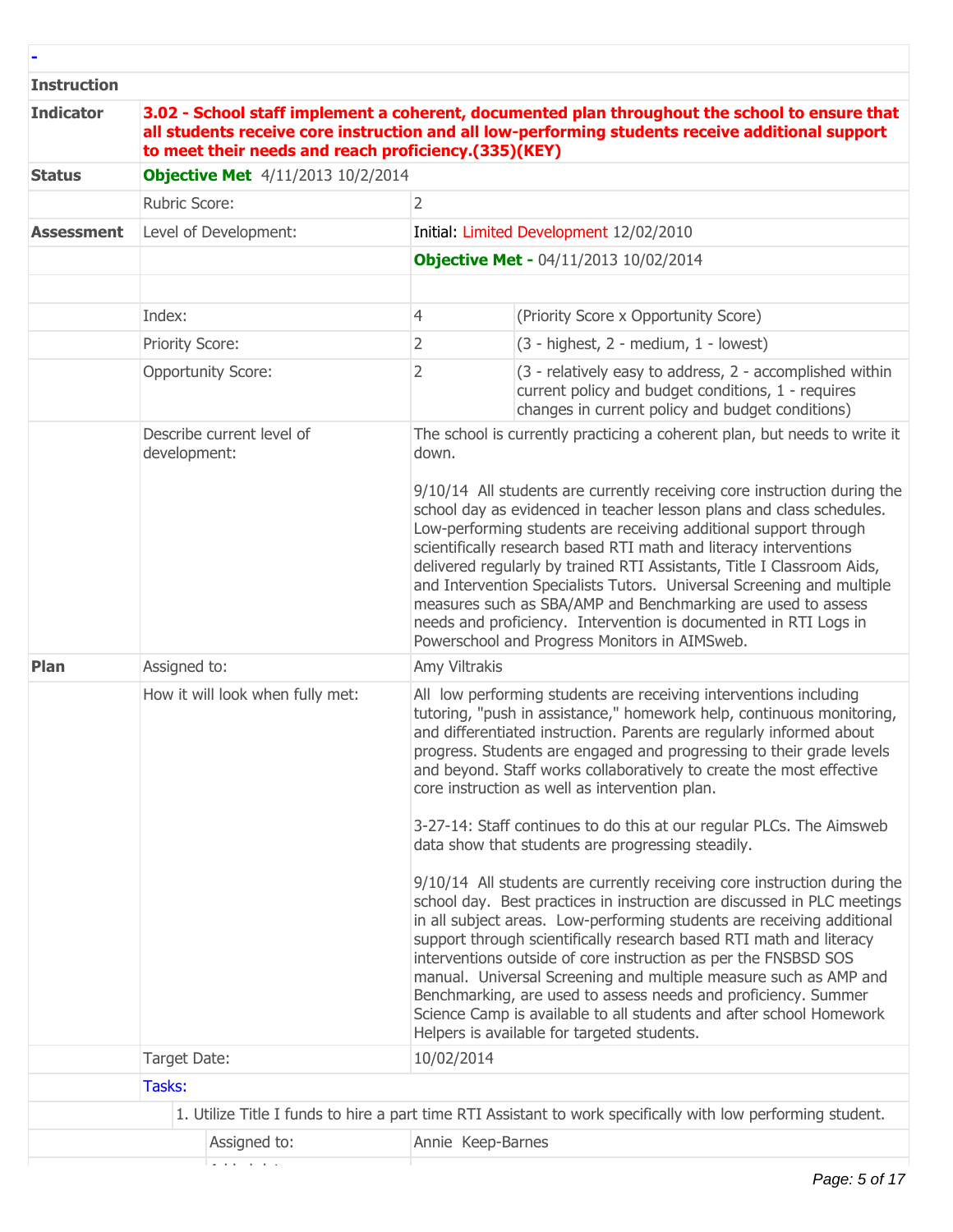| Added date:      |                |                                                   | 05/05/2014                                                                                                                                                                                                                                                                                                                                                                                                                                                                                 |  |  |
|------------------|----------------|---------------------------------------------------|--------------------------------------------------------------------------------------------------------------------------------------------------------------------------------------------------------------------------------------------------------------------------------------------------------------------------------------------------------------------------------------------------------------------------------------------------------------------------------------------|--|--|
|                  |                | <b>Target Completion Date:</b>                    | 08/11/2014                                                                                                                                                                                                                                                                                                                                                                                                                                                                                 |  |  |
|                  |                | Frequency:                                        | once a year                                                                                                                                                                                                                                                                                                                                                                                                                                                                                |  |  |
|                  |                | Comments:                                         | Classroom tutors and an RTI Assistant is critical to the success. This<br>assistant participates in tutoring, organizes universal screening, enters<br>data and assists the PLC in making decisions at our data team<br>meetings.<br>10/2/14: This is a recurring event and continues to be part of the Title<br>I budget.                                                                                                                                                                 |  |  |
|                  |                | <b>Task Completed:</b>                            | 10/02/2014                                                                                                                                                                                                                                                                                                                                                                                                                                                                                 |  |  |
|                  |                | correctly place students in needed interventions. | 2. 1. Every six weeks the staff meets in the PLC to analyze data including, but not limited to AIMSweb<br>data, running records, benchmark assessments, daily work. EDM assessments and writing samples to                                                                                                                                                                                                                                                                                 |  |  |
|                  |                | Assigned to:                                      | Tori Brannan                                                                                                                                                                                                                                                                                                                                                                                                                                                                               |  |  |
|                  |                | Added date:                                       | 02/04/2011                                                                                                                                                                                                                                                                                                                                                                                                                                                                                 |  |  |
|                  |                | <b>Target Completion Date:</b>                    | 05/13/2011                                                                                                                                                                                                                                                                                                                                                                                                                                                                                 |  |  |
|                  |                | Frequency:                                        | four times a year                                                                                                                                                                                                                                                                                                                                                                                                                                                                          |  |  |
|                  |                | Comments:                                         | Staff meets every six weeks to look at universal screening data,<br>progress monitoring and benchmark assessments to look at student<br>progress. Students of particular concern are brought forward for<br>discussion with the entire group. This must be an on-going process and<br>not a goal that is finished just because we did it by our target date.                                                                                                                               |  |  |
|                  |                | <b>Task Completed:</b>                            | 05/13/2011                                                                                                                                                                                                                                                                                                                                                                                                                                                                                 |  |  |
| <b>Implement</b> |                | Percent Task Complete:                            |                                                                                                                                                                                                                                                                                                                                                                                                                                                                                            |  |  |
|                  | Objective Met: |                                                   | 4/11/2013 10/2/2014                                                                                                                                                                                                                                                                                                                                                                                                                                                                        |  |  |
|                  | Experience:    |                                                   | 4/11/2013<br>This has been an eye opening learning process where we have had<br>good discussions on how to best assess students and then reach them.<br>We have been incorporating a lot of new ideas, such as universal<br>screening while not losing our view of what deeper learning looks like.<br>10/2/2014<br>The RTI Assistant/Title I classroom aid has been a full-time since the<br>inception of this goal. Achievement in low performing students has<br>increased as a result. |  |  |
|                  | Sustain:       |                                                   | 4/11/2013<br>Staff will continue to work in the PLC to communicate learning goals<br>and review student data. A working, student-centered collaborative<br>team is the healthiest part of sustaining our effort.<br>10/2/2014<br>We will continue to allocate Title I funds to support this objective.                                                                                                                                                                                     |  |  |
|                  | Evidence:      |                                                   | 4/11/2013<br>The school has an improvement plan that outlines specific details such<br>as assessments, School wide PLC, individual and small group tutoring,<br>home work helpers, running records, benchmark assessments, and a<br>critical focus on high quality core instruction.<br>10/2/2014<br>See RTI and Title I documentation.                                                                                                                                                    |  |  |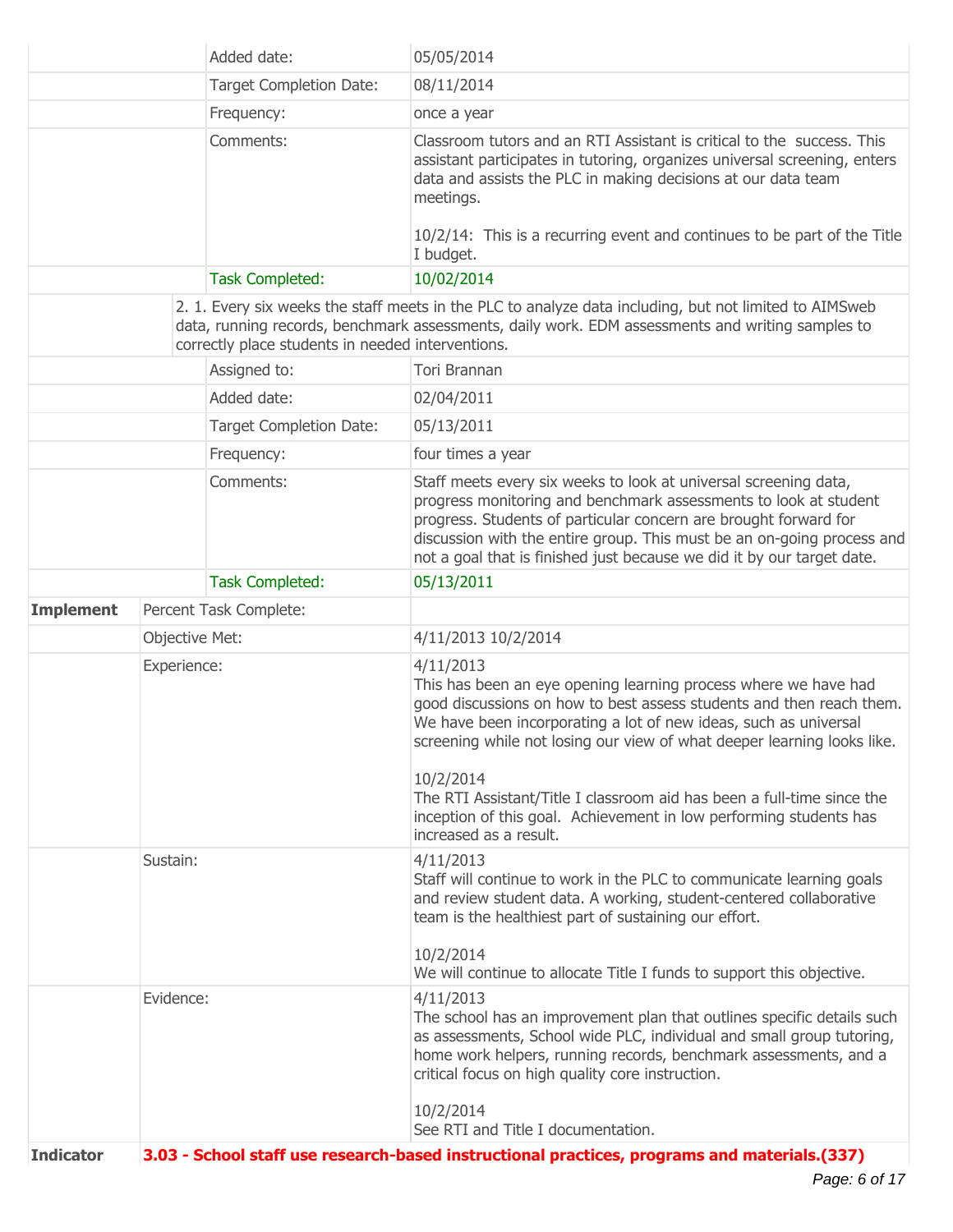| <b>Indicator</b>  | (KEY)                                                                            |                     |                                                                                                                                                                                                                                                                                                                                                                                                                                                                                                                                                                                                                                                                                                                             |  |  |  |
|-------------------|----------------------------------------------------------------------------------|---------------------|-----------------------------------------------------------------------------------------------------------------------------------------------------------------------------------------------------------------------------------------------------------------------------------------------------------------------------------------------------------------------------------------------------------------------------------------------------------------------------------------------------------------------------------------------------------------------------------------------------------------------------------------------------------------------------------------------------------------------------|--|--|--|
| <b>Status</b>     | Tasks completed: 0 of 3 (0%)                                                     |                     |                                                                                                                                                                                                                                                                                                                                                                                                                                                                                                                                                                                                                                                                                                                             |  |  |  |
|                   | Rubric Score:                                                                    | $\overline{2}$      |                                                                                                                                                                                                                                                                                                                                                                                                                                                                                                                                                                                                                                                                                                                             |  |  |  |
| <b>Assessment</b> | Level of Development:                                                            |                     | Initial: Limited Development 09/10/2014                                                                                                                                                                                                                                                                                                                                                                                                                                                                                                                                                                                                                                                                                     |  |  |  |
|                   | Index:                                                                           | 3                   | (Priority Score x Opportunity Score)                                                                                                                                                                                                                                                                                                                                                                                                                                                                                                                                                                                                                                                                                        |  |  |  |
|                   | Priority Score:                                                                  | 1                   | $(3 - highest, 2 - medium, 1 - lowest)$                                                                                                                                                                                                                                                                                                                                                                                                                                                                                                                                                                                                                                                                                     |  |  |  |
|                   | <b>Opportunity Score:</b>                                                        | 3                   | (3 - relatively easy to address, 2 - accomplished within<br>current policy and budget conditions, 1 - requires<br>changes in current policy and budget conditions)                                                                                                                                                                                                                                                                                                                                                                                                                                                                                                                                                          |  |  |  |
|                   | Describe current level of<br>development:                                        |                     | The school spent the year studying scientifically researched, brain<br>friendly strategies for instruction including, teaching with poverty in<br>mind, whole group response, explicit instruction, and stating learning<br>targets as "I can" statements. All certified staff also participated in an<br>in-depth study of best practices through familiarization with the<br>Danielson Framework for Teaching, paying particular attention to<br>Domains 2 & 3, Classroom Environment & Instruction. Lesson plans,<br>student work samples, performances, classroom engagement,<br>classroom walk throughs, an formative assessments all demonstrate<br>strong instructional practices that are successful in our school. |  |  |  |
| Plan              | Assigned to:                                                                     | <b>Tori Brannan</b> |                                                                                                                                                                                                                                                                                                                                                                                                                                                                                                                                                                                                                                                                                                                             |  |  |  |
|                   | How it will look when fully met:                                                 |                     | The certified staff will continue study of best instructional practices<br>within the Danielson Framework for Teaching. The school as a group<br>will continue study in brain based researched instructional practices,<br>teaching with poverty in mind, explicit instruction, incorporating Kagan<br>strategies into instruction, and utilizing Nancie Atwell's and Amanda<br>Hartman's reading and writing workshop essentials in the classroom. A<br>member of our certified staff will also lead instruction to the<br>paraprofessional staff with Sharon Taberski's "A Close-Up Look at<br>Teaching Reading; focusing on children and our goals".                                                                     |  |  |  |
|                   | Target Date:                                                                     | 05/11/2015          |                                                                                                                                                                                                                                                                                                                                                                                                                                                                                                                                                                                                                                                                                                                             |  |  |  |
|                   | Tasks:                                                                           |                     |                                                                                                                                                                                                                                                                                                                                                                                                                                                                                                                                                                                                                                                                                                                             |  |  |  |
|                   | 1. The staff will study best writing and reading practices in a workshop format. |                     |                                                                                                                                                                                                                                                                                                                                                                                                                                                                                                                                                                                                                                                                                                                             |  |  |  |
|                   | Assigned to:                                                                     |                     | Tori Brannan                                                                                                                                                                                                                                                                                                                                                                                                                                                                                                                                                                                                                                                                                                                |  |  |  |
|                   | Added date:                                                                      | 09/10/2014          |                                                                                                                                                                                                                                                                                                                                                                                                                                                                                                                                                                                                                                                                                                                             |  |  |  |
|                   | Target Completion Date:                                                          | 03/15/2015          |                                                                                                                                                                                                                                                                                                                                                                                                                                                                                                                                                                                                                                                                                                                             |  |  |  |
| Comments:         |                                                                                  |                     | The staff has had an increased focus on good writing instruction.<br>Nancie Atwell and Amanda Harman were selected to study their<br>research and best practices on writing and reading workshops with<br>primary and intermediate students.                                                                                                                                                                                                                                                                                                                                                                                                                                                                                |  |  |  |
|                   | 2. Paraprofessional staff will study best reading instructional practices.       |                     |                                                                                                                                                                                                                                                                                                                                                                                                                                                                                                                                                                                                                                                                                                                             |  |  |  |
|                   | Assigned to:                                                                     | Ronda Schlumbohm    |                                                                                                                                                                                                                                                                                                                                                                                                                                                                                                                                                                                                                                                                                                                             |  |  |  |
|                   | Added date:                                                                      | 09/10/2014          |                                                                                                                                                                                                                                                                                                                                                                                                                                                                                                                                                                                                                                                                                                                             |  |  |  |
|                   | <b>Target Completion Date:</b>                                                   | 03/15/2015          |                                                                                                                                                                                                                                                                                                                                                                                                                                                                                                                                                                                                                                                                                                                             |  |  |  |
|                   | Comments:                                                                        | and our goals".     | Para professional staff will participate in a reading instruction best<br>practices class/discussion with a certified literacy coach utilizing "An<br>Observation Survey of Early Literacy Achievement" and Sharon<br>Taberski's "A Close-Up Look at Teaching Reading: focusing on children<br>3. Kagen instructional strategies will be supported through the assistance of local Kagan coaches and                                                                                                                                                                                                                                                                                                                        |  |  |  |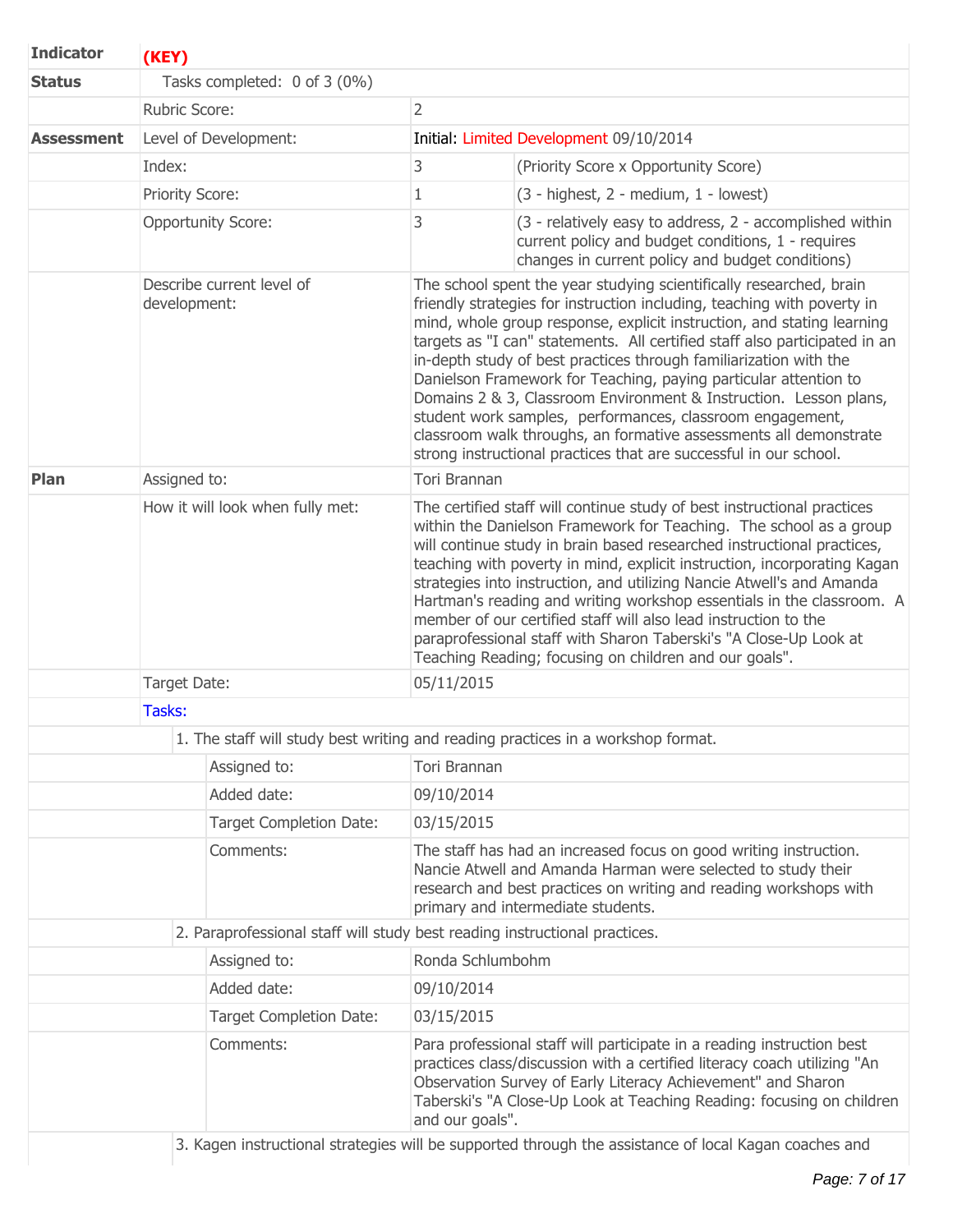|                   |                                                                                                                                                           | teachers as they share Kagan structures of the month.                                                                                                                                                                                                                                                                                     |  |
|-------------------|-----------------------------------------------------------------------------------------------------------------------------------------------------------|-------------------------------------------------------------------------------------------------------------------------------------------------------------------------------------------------------------------------------------------------------------------------------------------------------------------------------------------|--|
|                   | Assigned to:                                                                                                                                              | Maria Baker                                                                                                                                                                                                                                                                                                                               |  |
|                   | Added date:                                                                                                                                               | 10/06/2014                                                                                                                                                                                                                                                                                                                                |  |
|                   | Target Completion Date:                                                                                                                                   | 05/22/2015                                                                                                                                                                                                                                                                                                                                |  |
|                   | Comments:                                                                                                                                                 |                                                                                                                                                                                                                                                                                                                                           |  |
| <b>Implement</b>  | Percent Task Complete:                                                                                                                                    | Tasks completed: 0 of 3 (0%)                                                                                                                                                                                                                                                                                                              |  |
| <b>Indicator</b>  | 3.04 - School staff consistently, and regularly measure the effectiveness of instruction using data<br>from a variety of formative assessments.(340)(KEY) |                                                                                                                                                                                                                                                                                                                                           |  |
| <b>Status</b>     | <b>Full Implementation</b>                                                                                                                                |                                                                                                                                                                                                                                                                                                                                           |  |
|                   | Rubric Score:                                                                                                                                             | 3                                                                                                                                                                                                                                                                                                                                         |  |
| <b>Assessment</b> | Level of Development:                                                                                                                                     | Initial: Full Implementation 10/02/2014                                                                                                                                                                                                                                                                                                   |  |
|                   | Evidence:                                                                                                                                                 | 10/2/14: School wide PLCs (data team) meets a minimum of 3 time a<br>school year to discuss data from assessments conducted three times a<br>year in AIMSweb Universal Screens and Progress Monitors in Reading<br>and Math and reading and writing benchmarks. The school wide data<br>team also looks at the prior year's SBA/AMP data. |  |
|                   |                                                                                                                                                           |                                                                                                                                                                                                                                                                                                                                           |  |

## **Supportive Learning Environment**

| <b>Indicator</b>  | 4.03 - School staff communicate school-wide behavior expectations that are understood and<br>achieved by students, and staff provide positive behavioral supports.(344)(KEY) |                                                                                                                                                                                                                                                                                                                                                                                                                                                                                                                                                                                                            |  |  |
|-------------------|------------------------------------------------------------------------------------------------------------------------------------------------------------------------------|------------------------------------------------------------------------------------------------------------------------------------------------------------------------------------------------------------------------------------------------------------------------------------------------------------------------------------------------------------------------------------------------------------------------------------------------------------------------------------------------------------------------------------------------------------------------------------------------------------|--|--|
| <b>Status</b>     | <b>Full Implementation</b>                                                                                                                                                   |                                                                                                                                                                                                                                                                                                                                                                                                                                                                                                                                                                                                            |  |  |
|                   | 3<br><b>Rubric Score:</b>                                                                                                                                                    |                                                                                                                                                                                                                                                                                                                                                                                                                                                                                                                                                                                                            |  |  |
| <b>Assessment</b> | Level of Development:<br>Initial: Full Implementation 09/26/2013                                                                                                             |                                                                                                                                                                                                                                                                                                                                                                                                                                                                                                                                                                                                            |  |  |
|                   | Evidence:                                                                                                                                                                    | Staff reviews the Salcha Handbook and the FNSBSD Rights and<br>Responsibilities handbook yearly, first with each other and then with<br>students. Classroom rules are posted and adhered to. School and<br>Playground rules are taught to the children quarterly and before and<br>after school breaks. New students are inducted into the "Salcha Way"<br>by the Behavior Aid in a supportive meeting. New students are checked<br>on regularly by, staff and the counselor, to discover if they are having<br>any difficulties in understanding expectations. FNSBSD safety videos<br>are viewed yearly. |  |  |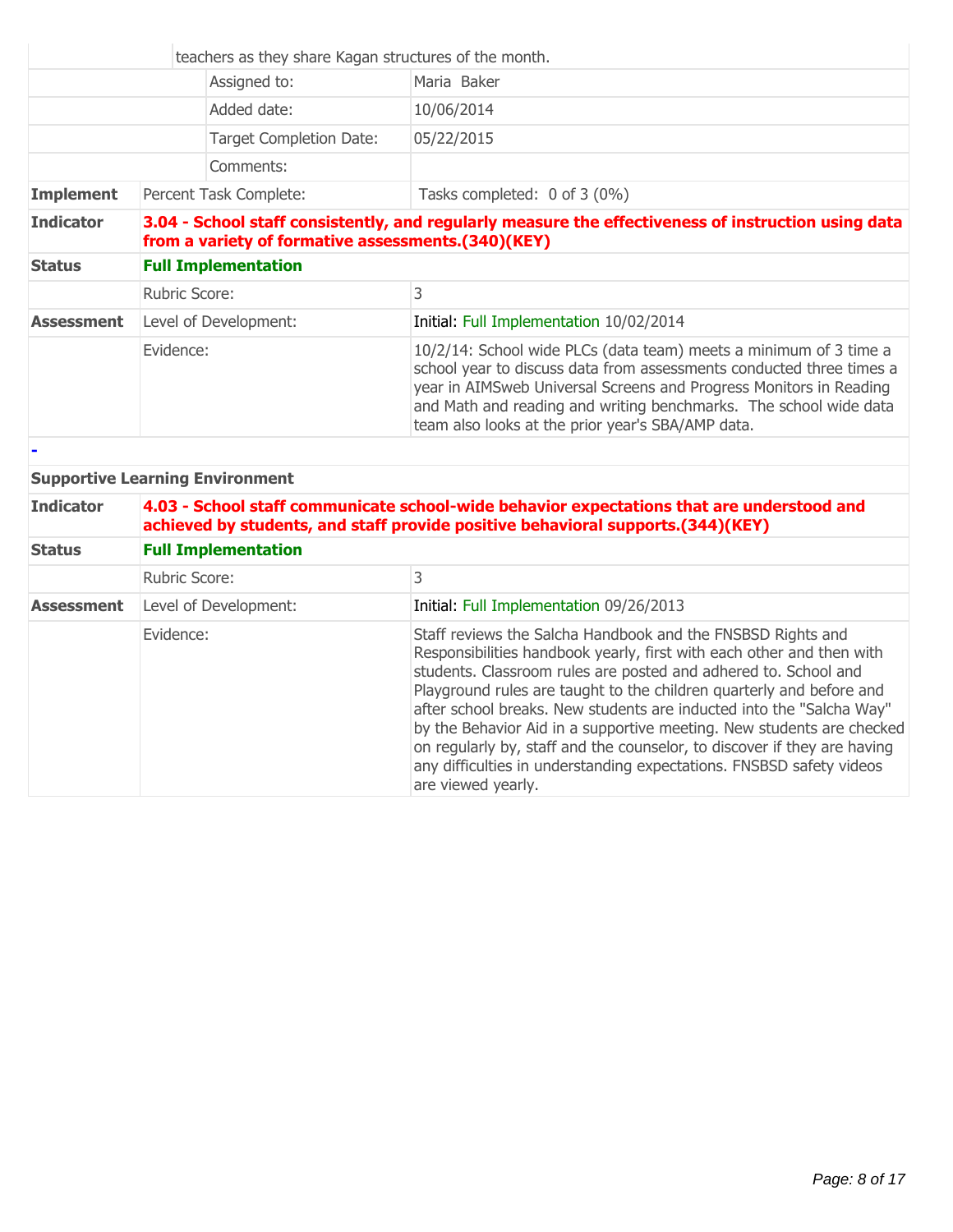| <b>Indicator</b>  |                                  | support regularly participate.(346)(KEY)                          | 4.05 - School staff provide extended learning opportunities, and students in need of additional                                                                                                                                                                                                                                                                                                                                                                                                                                                                |                                                                                                                                                                              |  |  |
|-------------------|----------------------------------|-------------------------------------------------------------------|----------------------------------------------------------------------------------------------------------------------------------------------------------------------------------------------------------------------------------------------------------------------------------------------------------------------------------------------------------------------------------------------------------------------------------------------------------------------------------------------------------------------------------------------------------------|------------------------------------------------------------------------------------------------------------------------------------------------------------------------------|--|--|
| <b>Status</b>     | Tasks completed: 2 of 4 (50%)    |                                                                   |                                                                                                                                                                                                                                                                                                                                                                                                                                                                                                                                                                |                                                                                                                                                                              |  |  |
|                   |                                  | <b>Rubric Score:</b>                                              | $\overline{2}$                                                                                                                                                                                                                                                                                                                                                                                                                                                                                                                                                 |                                                                                                                                                                              |  |  |
| <b>Assessment</b> |                                  | Level of Development:                                             |                                                                                                                                                                                                                                                                                                                                                                                                                                                                                                                                                                | Initial: Limited Development 12/02/2010                                                                                                                                      |  |  |
|                   |                                  |                                                                   |                                                                                                                                                                                                                                                                                                                                                                                                                                                                                                                                                                | <b>Objective Met - 09/26/2012 10/22/2013</b>                                                                                                                                 |  |  |
|                   |                                  |                                                                   |                                                                                                                                                                                                                                                                                                                                                                                                                                                                                                                                                                |                                                                                                                                                                              |  |  |
|                   | Index:                           |                                                                   | 9                                                                                                                                                                                                                                                                                                                                                                                                                                                                                                                                                              | (Priority Score x Opportunity Score)                                                                                                                                         |  |  |
|                   |                                  | Priority Score:                                                   | 3                                                                                                                                                                                                                                                                                                                                                                                                                                                                                                                                                              | (3 - highest, 2 - medium, 1 - lowest)                                                                                                                                        |  |  |
|                   |                                  | <b>Opportunity Score:</b>                                         | 3                                                                                                                                                                                                                                                                                                                                                                                                                                                                                                                                                              | (3 - relatively easy to address, 2 - accomplished within<br>current policy and budget conditions, 1 - requires<br>changes in current policy and budget conditions)           |  |  |
|                   |                                  | Describe current level of<br>development:                         | Extended learning opportunities are made available to all students who<br>are struggling. The school has homework helpers three days a week<br>available to students to address students in all academic areas. We<br>have added a lunch time tutoring-homework completion period so that<br>no student is left with incomplete work and a month long science<br>enrichment evening program culminating at the Interior Alaska Science<br>Fair. All students have the opportunity to participate in summer science<br>camp that integrates all academic areas. |                                                                                                                                                                              |  |  |
| Plan              | Assigned to:                     |                                                                   |                                                                                                                                                                                                                                                                                                                                                                                                                                                                                                                                                                | Amy Viltrakis                                                                                                                                                                |  |  |
|                   | How it will look when fully met: |                                                                   |                                                                                                                                                                                                                                                                                                                                                                                                                                                                                                                                                                | Extended learning opportunities are made available to the students in<br>need of additional support in RTI or SBA/AMP-tested areas and all<br>eligible students participate. |  |  |
|                   | Target Date:                     |                                                                   | 02/20/2015                                                                                                                                                                                                                                                                                                                                                                                                                                                                                                                                                     |                                                                                                                                                                              |  |  |
|                   | Tasks:                           |                                                                   |                                                                                                                                                                                                                                                                                                                                                                                                                                                                                                                                                                |                                                                                                                                                                              |  |  |
|                   |                                  | the homework helpers, after-school extended learning opportunity. |                                                                                                                                                                                                                                                                                                                                                                                                                                                                                                                                                                | 1. 1. By mid first quarter of 2011, staff will actively recruit all students in need of additional support for                                                               |  |  |
|                   |                                  | Assigned to:                                                      | <b>Shelly Curtis</b>                                                                                                                                                                                                                                                                                                                                                                                                                                                                                                                                           |                                                                                                                                                                              |  |  |
|                   |                                  | Added date:                                                       | 02/07/2011                                                                                                                                                                                                                                                                                                                                                                                                                                                                                                                                                     |                                                                                                                                                                              |  |  |
|                   | <b>Target Completion Date:</b>   |                                                                   | 09/23/2011                                                                                                                                                                                                                                                                                                                                                                                                                                                                                                                                                     |                                                                                                                                                                              |  |  |
|                   |                                  | Frequency:                                                        | twice a year                                                                                                                                                                                                                                                                                                                                                                                                                                                                                                                                                   |                                                                                                                                                                              |  |  |
|                   | Comments:                        |                                                                   | Instructional staff invite students to participate based on homework<br>return rates and parent are contacted each semester since 2011. A<br>homework helper assistant has been hired. Several students are<br>participating, but not all the students who need it are attending.<br>Student behavior and inconsistent parent pick up times have hindered<br>staff participation in the program.                                                                                                                                                               |                                                                                                                                                                              |  |  |
|                   |                                  | arts.                                                             | 2. To the best of its budgetary ability, Salcha Elementary School will offer at least one week of summer<br>enrichment camp experience to enhance reading, writing and reasoning ability through science and the                                                                                                                                                                                                                                                                                                                                               |                                                                                                                                                                              |  |  |
|                   |                                  | Assigned to:                                                      |                                                                                                                                                                                                                                                                                                                                                                                                                                                                                                                                                                | Annie Keep-Barnes                                                                                                                                                            |  |  |
|                   |                                  | Added date:                                                       | 05/05/2014                                                                                                                                                                                                                                                                                                                                                                                                                                                                                                                                                     |                                                                                                                                                                              |  |  |
|                   |                                  | <b>Target Completion Date:</b>                                    | 06/30/2014                                                                                                                                                                                                                                                                                                                                                                                                                                                                                                                                                     |                                                                                                                                                                              |  |  |
|                   |                                  | Frequency:                                                        | once a year                                                                                                                                                                                                                                                                                                                                                                                                                                                                                                                                                    |                                                                                                                                                                              |  |  |
|                   |                                  | Comments:                                                         |                                                                                                                                                                                                                                                                                                                                                                                                                                                                                                                                                                | There is extensive research discussing summer learning loss for<br>children who are in lower SES groups. In a Johns Hopkins study in                                         |  |  |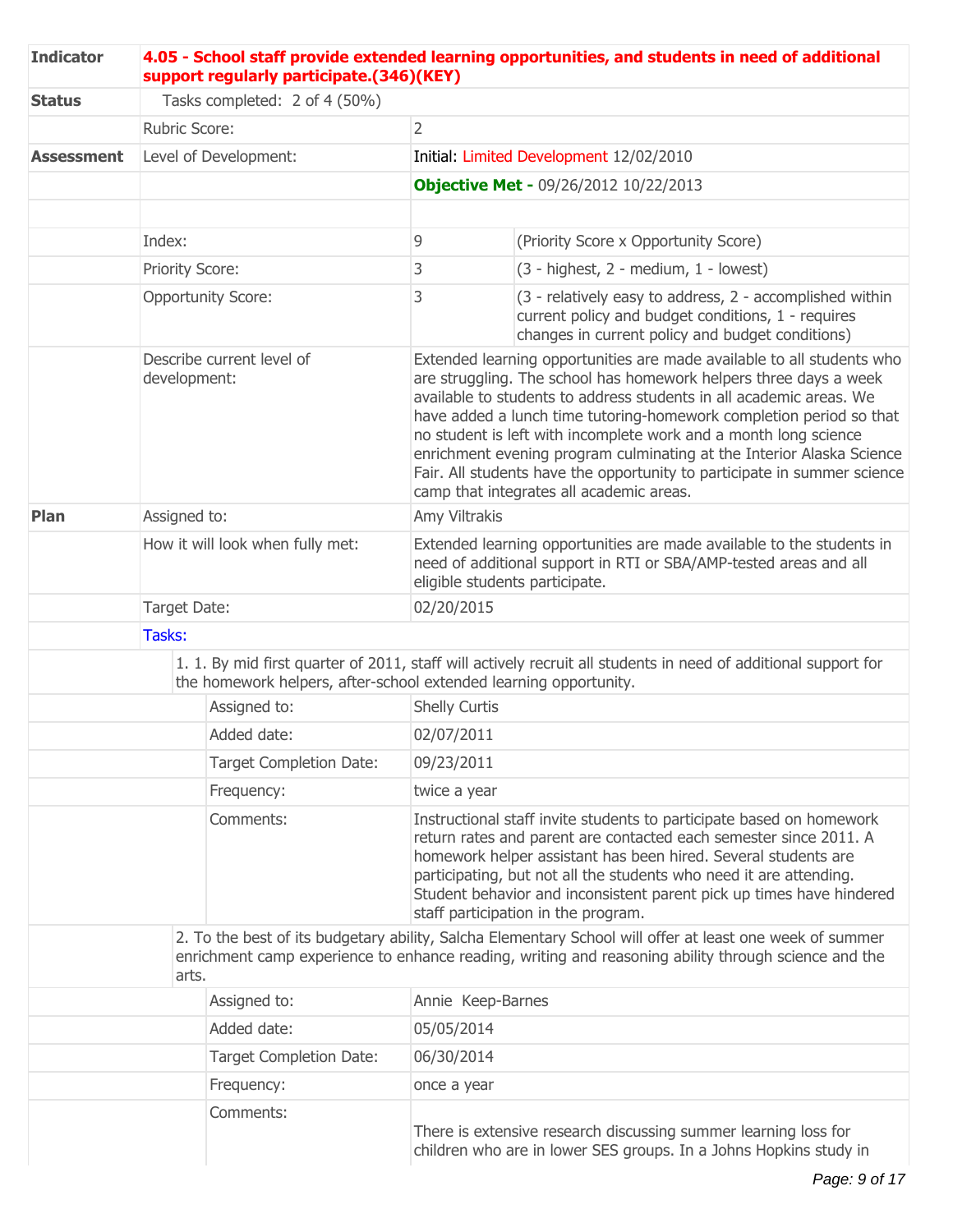|                  |          |                                | 2001, the evidence was clear that children from poverty come to school<br>with fewer skills, make good gains during the year along with their<br>higher SES peers, but then remain flat or decline over the summer,<br>while the higher SES children are gaining. This has been attributed to<br>more enriching activities available to children in better neighborhoods,<br>and more financially and educationally well off families. The study<br>highlighted the need to intervene with the lower SES children through<br>the potential of summer learning. But, "summer programs for<br>disadvantaged children should supplement academics with a heavy<br>dose of physical activity and enrichment experiences. Such an<br>expanded agenda is important for another reason: to make summer<br>school fun. To realize their potential, summer programs should be<br>engaging and non-punitive." |
|------------------|----------|--------------------------------|-----------------------------------------------------------------------------------------------------------------------------------------------------------------------------------------------------------------------------------------------------------------------------------------------------------------------------------------------------------------------------------------------------------------------------------------------------------------------------------------------------------------------------------------------------------------------------------------------------------------------------------------------------------------------------------------------------------------------------------------------------------------------------------------------------------------------------------------------------------------------------------------------------|
|                  |          | <b>Task Completed:</b>         | 06/16/2014                                                                                                                                                                                                                                                                                                                                                                                                                                                                                                                                                                                                                                                                                                                                                                                                                                                                                          |
|                  |          |                                | 3. 2. There will be a recruitment effort to create a list of potential transportation volunteers.                                                                                                                                                                                                                                                                                                                                                                                                                                                                                                                                                                                                                                                                                                                                                                                                   |
|                  |          | Assigned to:                   | Maria Baker                                                                                                                                                                                                                                                                                                                                                                                                                                                                                                                                                                                                                                                                                                                                                                                                                                                                                         |
|                  |          | Added date:                    | 02/07/2011                                                                                                                                                                                                                                                                                                                                                                                                                                                                                                                                                                                                                                                                                                                                                                                                                                                                                          |
|                  |          | <b>Target Completion Date:</b> | 12/21/2011                                                                                                                                                                                                                                                                                                                                                                                                                                                                                                                                                                                                                                                                                                                                                                                                                                                                                          |
|                  |          | Comments:                      | By the end of the school year all children who needed after school<br>help were involved in a car pool or some kind of ride sharing<br>opportunity.                                                                                                                                                                                                                                                                                                                                                                                                                                                                                                                                                                                                                                                                                                                                                 |
|                  |          | <b>Task Completed:</b>         | 05/01/2012                                                                                                                                                                                                                                                                                                                                                                                                                                                                                                                                                                                                                                                                                                                                                                                                                                                                                          |
|                  |          |                                | 4. Encouragement for students and families participating in the Interior Alaska Science Fair is supported<br>through 2-3 times per week, evening help sessions for the month prior to the event.                                                                                                                                                                                                                                                                                                                                                                                                                                                                                                                                                                                                                                                                                                    |
|                  |          | Assigned to:                   | Amy Viltrakis                                                                                                                                                                                                                                                                                                                                                                                                                                                                                                                                                                                                                                                                                                                                                                                                                                                                                       |
|                  |          | Added date:                    | 10/02/2014                                                                                                                                                                                                                                                                                                                                                                                                                                                                                                                                                                                                                                                                                                                                                                                                                                                                                          |
|                  |          | Target Completion Date:        | 03/27/2015                                                                                                                                                                                                                                                                                                                                                                                                                                                                                                                                                                                                                                                                                                                                                                                                                                                                                          |
|                  |          | Frequency:                     | once a year                                                                                                                                                                                                                                                                                                                                                                                                                                                                                                                                                                                                                                                                                                                                                                                                                                                                                         |
|                  |          | Comments:                      | This task has been reoccurring annually at Salcha Elementary School<br>since 2011 and intermittently prior to that time.                                                                                                                                                                                                                                                                                                                                                                                                                                                                                                                                                                                                                                                                                                                                                                            |
| <b>Implement</b> |          | Percent Task Complete:         |                                                                                                                                                                                                                                                                                                                                                                                                                                                                                                                                                                                                                                                                                                                                                                                                                                                                                                     |
|                  |          | Objective Met:                 | 9/26/2012 10/22/2013                                                                                                                                                                                                                                                                                                                                                                                                                                                                                                                                                                                                                                                                                                                                                                                                                                                                                |
|                  |          | Experience:                    | 9/26/2012<br>The school only had one student who could not make after school help<br>because of transportation. The school worked with the parent to solve<br>the problem.<br>10/22/2013<br>Not all students in need are able to participate in extended learning<br>opportunities after school. This required the staff to create additional                                                                                                                                                                                                                                                                                                                                                                                                                                                                                                                                                       |
|                  |          |                                | opportunities to reach all students. Lunch tutoring is available to all<br>students and monitored by staff.                                                                                                                                                                                                                                                                                                                                                                                                                                                                                                                                                                                                                                                                                                                                                                                         |
|                  | Sustain: |                                | 9/26/2012<br>The school will continue to need to be mindful of finding rides for all of<br>our students. We have accepted that some parents do not wish to have<br>their children participate in after school help. Their children are offered<br>the opportunity and staff is hired to assist students, but if parents<br>decline, we stop pursuing the opportunity.                                                                                                                                                                                                                                                                                                                                                                                                                                                                                                                               |
|                  |          |                                | 10/22/2013<br>The school offers three times a week homework helpers in all academic<br>areas, lunch homework tutoring every school day, summer science                                                                                                                                                                                                                                                                                                                                                                                                                                                                                                                                                                                                                                                                                                                                              |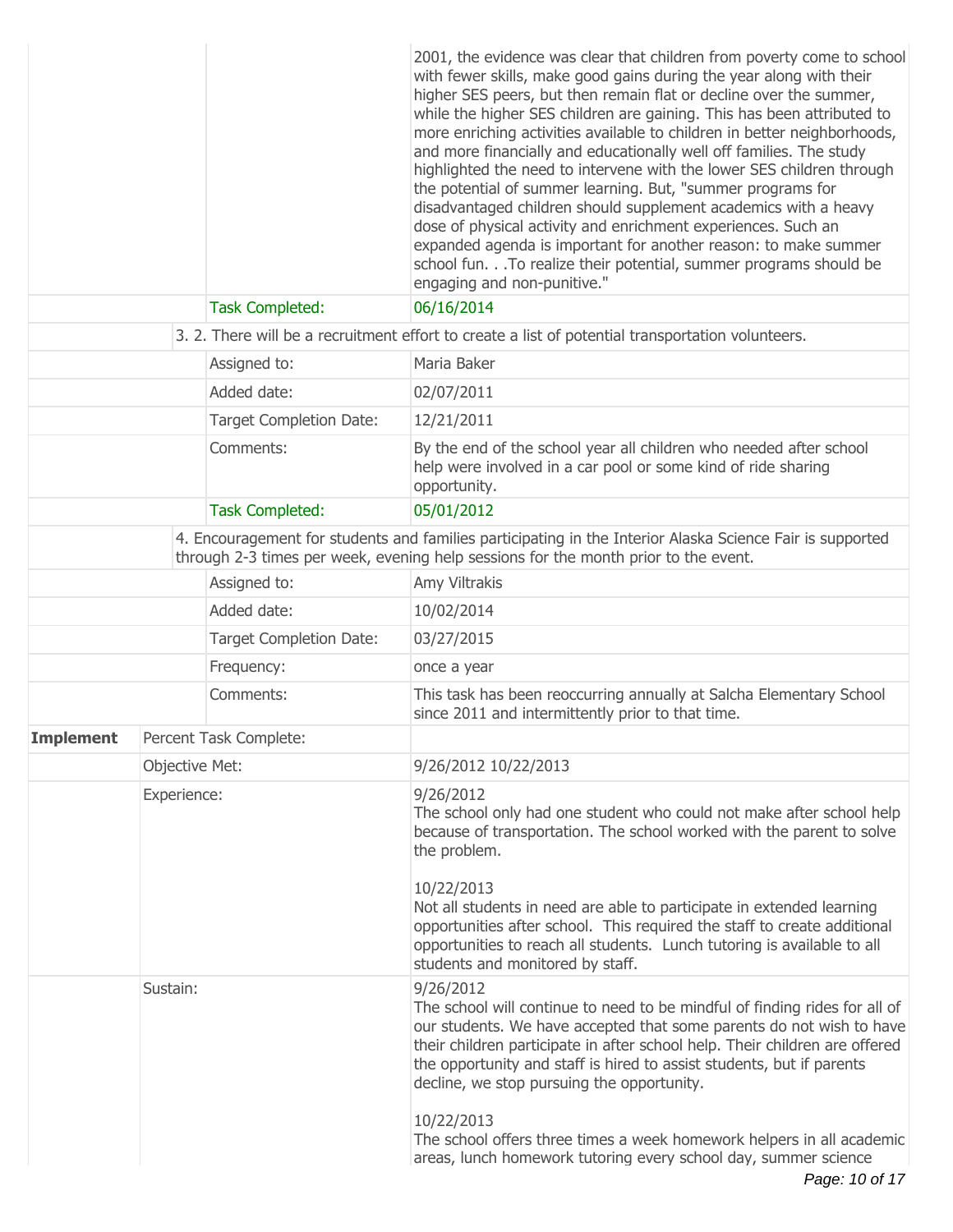|                   |                                           |                                                               | camp that integrates all academic areas and science enrichment<br>evenings to support the Interior Alaska Science Fair program.                                                                                                                                                                                                                                                                                                                                                                                                                                                                                                                                                                                 |                                                                                                                                                                                                              |  |  |
|-------------------|-------------------------------------------|---------------------------------------------------------------|-----------------------------------------------------------------------------------------------------------------------------------------------------------------------------------------------------------------------------------------------------------------------------------------------------------------------------------------------------------------------------------------------------------------------------------------------------------------------------------------------------------------------------------------------------------------------------------------------------------------------------------------------------------------------------------------------------------------|--------------------------------------------------------------------------------------------------------------------------------------------------------------------------------------------------------------|--|--|
|                   | Evidence:                                 |                                                               | 9/26/2012<br>All students who needed after school homework help and whose<br>parents agreed it was needed, received after school help.                                                                                                                                                                                                                                                                                                                                                                                                                                                                                                                                                                          |                                                                                                                                                                                                              |  |  |
|                   |                                           |                                                               | 10/22/2013<br>The school offers three times a week homework helpers in all academic<br>areas, lunch homework tutoring every school day, summer science<br>camp that integrates all academic areas and science enrichment<br>evenings to support the Interior Alaska Science Fair program. These<br>activities allow students in need to utilize additional support.                                                                                                                                                                                                                                                                                                                                             |                                                                                                                                                                                                              |  |  |
| <b>Indicator</b>  |                                           |                                                               |                                                                                                                                                                                                                                                                                                                                                                                                                                                                                                                                                                                                                                                                                                                 | 4.06 - School and classroom environments reflect respect for all students and cultures, and they<br>reflect an understanding of the cultural values of the students and community.(347)(KEY)                 |  |  |
| <b>Status</b>     |                                           | Tasks completed: 1 of 3 (33%)                                 |                                                                                                                                                                                                                                                                                                                                                                                                                                                                                                                                                                                                                                                                                                                 |                                                                                                                                                                                                              |  |  |
|                   | <b>Rubric Score:</b>                      |                                                               | $\overline{2}$                                                                                                                                                                                                                                                                                                                                                                                                                                                                                                                                                                                                                                                                                                  |                                                                                                                                                                                                              |  |  |
| <b>Assessment</b> |                                           | Level of Development:                                         |                                                                                                                                                                                                                                                                                                                                                                                                                                                                                                                                                                                                                                                                                                                 | Initial: Limited Development 11/19/2010                                                                                                                                                                      |  |  |
|                   | Index:                                    |                                                               | $\overline{9}$                                                                                                                                                                                                                                                                                                                                                                                                                                                                                                                                                                                                                                                                                                  | (Priority Score x Opportunity Score)                                                                                                                                                                         |  |  |
|                   | Priority Score:                           |                                                               | 3                                                                                                                                                                                                                                                                                                                                                                                                                                                                                                                                                                                                                                                                                                               | (3 - highest, 2 - medium, 1 - lowest)                                                                                                                                                                        |  |  |
|                   |                                           | <b>Opportunity Score:</b>                                     | 3                                                                                                                                                                                                                                                                                                                                                                                                                                                                                                                                                                                                                                                                                                               | (3 - relatively easy to address, 2 - accomplished within<br>current policy and budget conditions, 1 - requires<br>changes in current policy and budget conditions)                                           |  |  |
|                   | Describe current level of<br>development: |                                                               | The team identified this as an area that needs improvement. We saw<br>that several years ago cultural standards were conscientiously taught at<br>every grade level and that awareness has declined. It's thought that<br>the previous social studies curriculum, and possibly the language arts,<br>integrated cultural standards into the core curriculum across the grade<br>levels. We see that is absent from current district curriculum. In<br>addition, teachers from earlier years were passionate about cultural<br>awareness. This is an area that could easily be integrated into the life<br>of the school. The school is making good gains in this area, but needs<br>to continue moving forward. |                                                                                                                                                                                                              |  |  |
| Plan              | Assigned to:                              |                                                               | Tori Brannan                                                                                                                                                                                                                                                                                                                                                                                                                                                                                                                                                                                                                                                                                                    |                                                                                                                                                                                                              |  |  |
|                   | How it will look when fully met:          |                                                               | All teachers and other school staff members are integrating the board<br>adopted Alaska cultural standards into their curricula in order to be<br>culturally responsive to the students who attend the school. This will<br>be evident in teacher lesson plans, classroom and school culture.                                                                                                                                                                                                                                                                                                                                                                                                                   |                                                                                                                                                                                                              |  |  |
|                   | Target Date:                              |                                                               | 05/22/2015                                                                                                                                                                                                                                                                                                                                                                                                                                                                                                                                                                                                                                                                                                      |                                                                                                                                                                                                              |  |  |
|                   | Tasks:                                    |                                                               |                                                                                                                                                                                                                                                                                                                                                                                                                                                                                                                                                                                                                                                                                                                 |                                                                                                                                                                                                              |  |  |
|                   |                                           | Elementary School culture and local rural and native culture. |                                                                                                                                                                                                                                                                                                                                                                                                                                                                                                                                                                                                                                                                                                                 | 1. With in the first quarter of each year instructional staff will review standards and expectations to<br>ensure awareness of the Alaska Cultural Standards listed in the Social Studies curriculum, Salcha |  |  |
|                   |                                           | Assigned to:                                                  | Amy Viltrakis                                                                                                                                                                                                                                                                                                                                                                                                                                                                                                                                                                                                                                                                                                   |                                                                                                                                                                                                              |  |  |
|                   |                                           | Added date:                                                   | 02/14/2011                                                                                                                                                                                                                                                                                                                                                                                                                                                                                                                                                                                                                                                                                                      |                                                                                                                                                                                                              |  |  |
|                   |                                           | <b>Target Completion Date:</b>                                | 10/20/2014                                                                                                                                                                                                                                                                                                                                                                                                                                                                                                                                                                                                                                                                                                      |                                                                                                                                                                                                              |  |  |
|                   |                                           | Frequency:                                                    | once a year                                                                                                                                                                                                                                                                                                                                                                                                                                                                                                                                                                                                                                                                                                     |                                                                                                                                                                                                              |  |  |
|                   |                                           | Comments:                                                     | This was done at a staff meeting, but it can't be considered complete<br>as it is an on-going commitment. We revised the date to remind<br>ourselves that we should be checking on this regularly.                                                                                                                                                                                                                                                                                                                                                                                                                                                                                                              |                                                                                                                                                                                                              |  |  |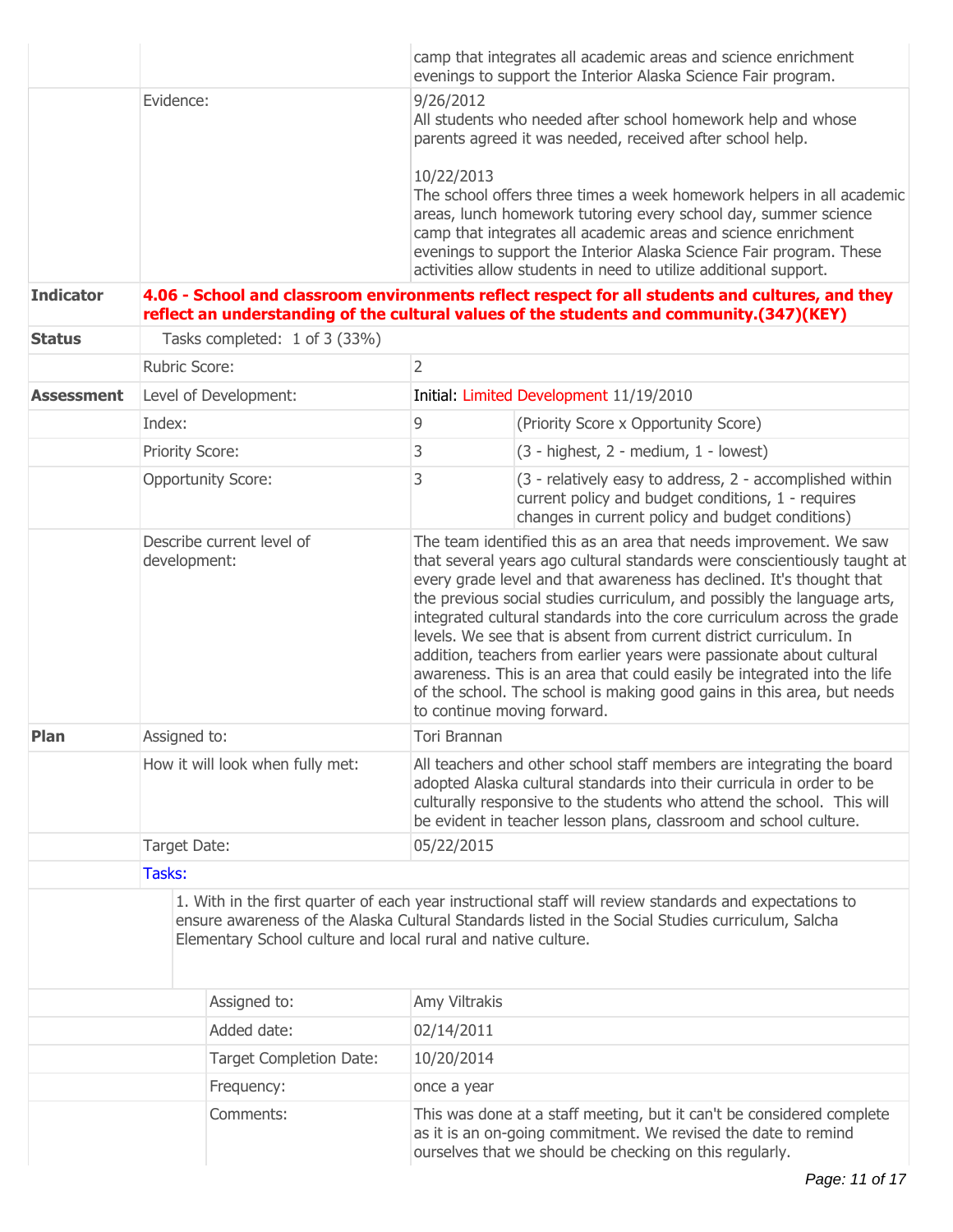| We have revised this goal on 2/12/14 to reflect community and school                                                                                                                                                                                                                                                                                                                                                                                                                                                                                                                                                                                                                                                                                                                                                                                                                                                                               |  |
|----------------------------------------------------------------------------------------------------------------------------------------------------------------------------------------------------------------------------------------------------------------------------------------------------------------------------------------------------------------------------------------------------------------------------------------------------------------------------------------------------------------------------------------------------------------------------------------------------------------------------------------------------------------------------------------------------------------------------------------------------------------------------------------------------------------------------------------------------------------------------------------------------------------------------------------------------|--|
| culture and to establish a clear task. The team will help Amy with this<br>task.                                                                                                                                                                                                                                                                                                                                                                                                                                                                                                                                                                                                                                                                                                                                                                                                                                                                   |  |
| 2. 2. Generate a list of ideas of how this has been integrated in the past, how teachers are currently<br>implementing cultural standards, and brainstorm new ideas.                                                                                                                                                                                                                                                                                                                                                                                                                                                                                                                                                                                                                                                                                                                                                                               |  |
| Assigned to:<br>Annie Keep-Barnes                                                                                                                                                                                                                                                                                                                                                                                                                                                                                                                                                                                                                                                                                                                                                                                                                                                                                                                  |  |
| Added date:<br>02/14/2011                                                                                                                                                                                                                                                                                                                                                                                                                                                                                                                                                                                                                                                                                                                                                                                                                                                                                                                          |  |
| <b>Target Completion Date:</b><br>12/26/2011                                                                                                                                                                                                                                                                                                                                                                                                                                                                                                                                                                                                                                                                                                                                                                                                                                                                                                       |  |
| Comments:<br>This should be part of our on-going conversation about teaching to<br>standards.<br>We have been making sure that we are integrating AK cultural<br>standards in our PLC. In addition to classroom instruction addressing<br>standards, we have had a potluck celebrating Ak Native Culture,<br>celebrated Black History month including special guests and class<br>projects, visited the Morris Thompson Cultural Center and learned<br>about Christmas around the world.                                                                                                                                                                                                                                                                                                                                                                                                                                                           |  |
| <b>Task Completed:</b><br>02/28/2012                                                                                                                                                                                                                                                                                                                                                                                                                                                                                                                                                                                                                                                                                                                                                                                                                                                                                                               |  |
| 3. At the fall inservice every year, the school will review Alaska Cultural Standards as well as review the<br>local culture and create a plan for addressing these in the classroom.                                                                                                                                                                                                                                                                                                                                                                                                                                                                                                                                                                                                                                                                                                                                                              |  |
| Assigned to:<br><b>Shelly Curtis</b>                                                                                                                                                                                                                                                                                                                                                                                                                                                                                                                                                                                                                                                                                                                                                                                                                                                                                                               |  |
| Added date:<br>03/21/2013                                                                                                                                                                                                                                                                                                                                                                                                                                                                                                                                                                                                                                                                                                                                                                                                                                                                                                                          |  |
| <b>Target Completion Date:</b><br>08/19/2013                                                                                                                                                                                                                                                                                                                                                                                                                                                                                                                                                                                                                                                                                                                                                                                                                                                                                                       |  |
| Comments:<br>The team believes, in an ongoing process, that this area is something<br>that needs to be addressed every year.                                                                                                                                                                                                                                                                                                                                                                                                                                                                                                                                                                                                                                                                                                                                                                                                                       |  |
| This did not happen and the team rewrote the goal.                                                                                                                                                                                                                                                                                                                                                                                                                                                                                                                                                                                                                                                                                                                                                                                                                                                                                                 |  |
| <b>Implement</b><br>Tasks completed: 1 of 3 (33%)<br>Percent Task Complete:                                                                                                                                                                                                                                                                                                                                                                                                                                                                                                                                                                                                                                                                                                                                                                                                                                                                        |  |
| <b>Indicator</b><br>4.07 - School staff communicate effectively with parents about learning expectations, student<br>progress, and reinforcing learning at home; staff implement effective strategies to increase<br>parent engagement.(348)(KEY)                                                                                                                                                                                                                                                                                                                                                                                                                                                                                                                                                                                                                                                                                                  |  |
| <b>Full Implementation</b><br><b>Status</b>                                                                                                                                                                                                                                                                                                                                                                                                                                                                                                                                                                                                                                                                                                                                                                                                                                                                                                        |  |
| 3<br>Rubric Score:                                                                                                                                                                                                                                                                                                                                                                                                                                                                                                                                                                                                                                                                                                                                                                                                                                                                                                                                 |  |
| Level of Development:<br>Initial: Full Implementation 09/08/2014<br><b>Assessment</b>                                                                                                                                                                                                                                                                                                                                                                                                                                                                                                                                                                                                                                                                                                                                                                                                                                                              |  |
| Evidence:<br>Salcha school communicates extensively with its families. The "Monday<br>Packet" is sent home at the beginning of every week. This has become<br>an expected form of communication for parents. There is a well<br>developed parent handbook and teachers also use classroom<br>newsletters, email and phone calls to communicate with parents.<br>Regular family nights and Title I nights are held along with open<br>houses and student performances during the year. Additional<br>communication from the school includes BlackBoard Connect email and<br>phone messages, Home to School Connections from the counselor,<br>messages from administration, classroom blogs, field trip reminders,<br>special announcements, communications from the Salcha Parent<br>Teacher Group, updated calendars, take home review "Fun Books" to<br>combat regression over holiday breaks, and current information on the<br>school website. |  |
| 4.08 - School priorities, goals, plans, and events are collaboratively developed by school staff<br><b>Indicator</b><br>members, parents, students, and community members, and these plans are communicated to all<br>stakeholders by school staff.(349)(KEY)<br><b>Barbara</b>                                                                                                                                                                                                                                                                                                                                                                                                                                                                                                                                                                                                                                                                    |  |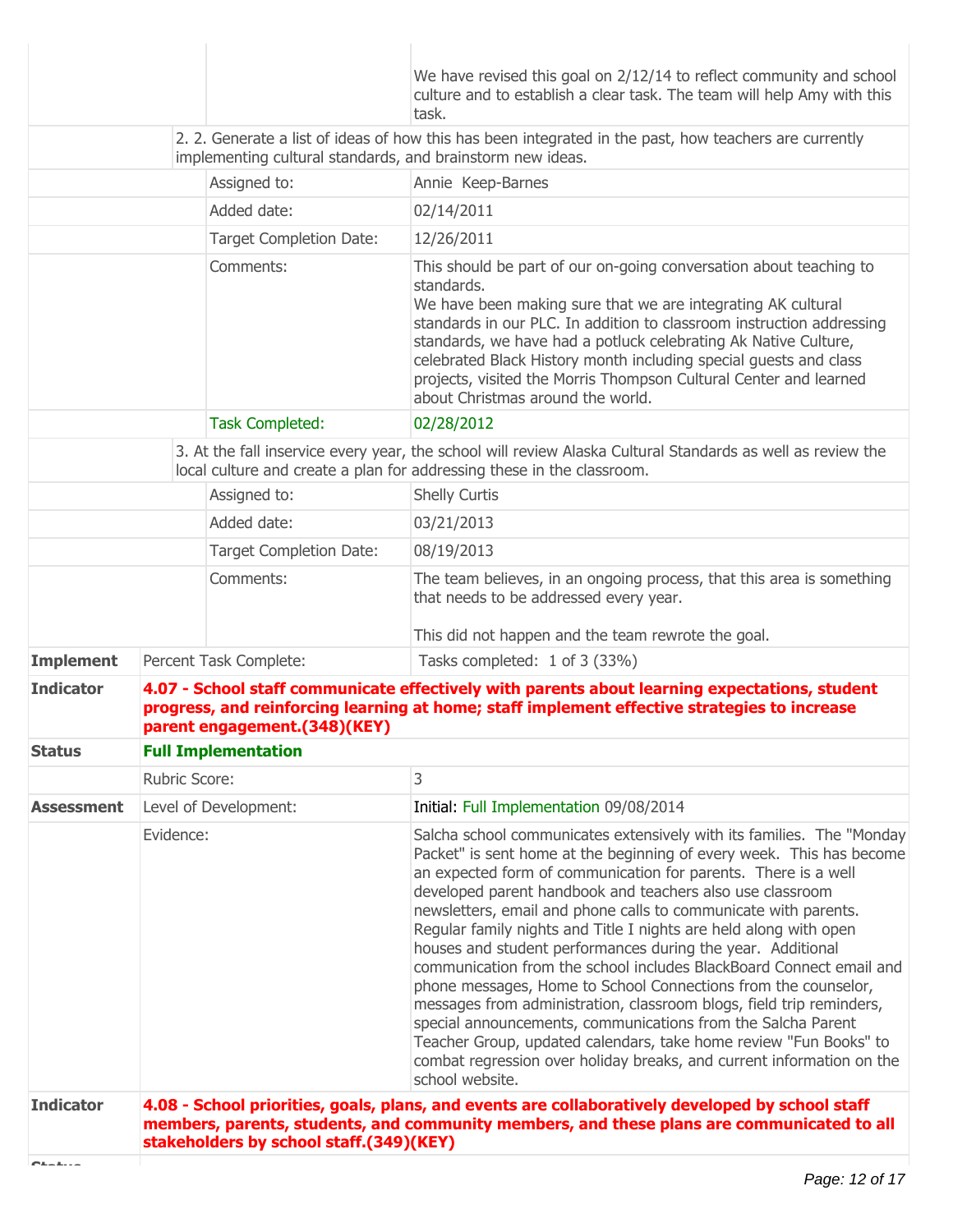| <b>Status</b>     | <b>Full Implementation</b> |                                                                                                                                                                                                                                                                                                                                                                                                                                                                                                                                                                                                                                                                                                                                                                                                                                                                                                                                                                                                                                                                                                                                                                                                                                                                                                                           |  |
|-------------------|----------------------------|---------------------------------------------------------------------------------------------------------------------------------------------------------------------------------------------------------------------------------------------------------------------------------------------------------------------------------------------------------------------------------------------------------------------------------------------------------------------------------------------------------------------------------------------------------------------------------------------------------------------------------------------------------------------------------------------------------------------------------------------------------------------------------------------------------------------------------------------------------------------------------------------------------------------------------------------------------------------------------------------------------------------------------------------------------------------------------------------------------------------------------------------------------------------------------------------------------------------------------------------------------------------------------------------------------------------------|--|
|                   | Rubric Score:              | 3                                                                                                                                                                                                                                                                                                                                                                                                                                                                                                                                                                                                                                                                                                                                                                                                                                                                                                                                                                                                                                                                                                                                                                                                                                                                                                                         |  |
| <b>Assessment</b> | Level of Development:      | Initial: Full Implementation 09/26/2013                                                                                                                                                                                                                                                                                                                                                                                                                                                                                                                                                                                                                                                                                                                                                                                                                                                                                                                                                                                                                                                                                                                                                                                                                                                                                   |  |
|                   | Evidence:                  | Salcha school sends home a weekly "Monday Packet." This contains a<br>message from the principal, notices of coming events, reminders for<br>parents, the monthly calendar, notes from the parent group and etc.<br>The "Monday Packet" has a box in the upper corner running our<br>cumulative attendance rate. Salcha school holds Title I nights to<br>promote core academics, have a fall open house, hold a yearly meeting<br>to explain our report card and manage a vibrant parent involvement<br>program. A website is maintained highlighting school priorities and<br>events. Teachers make personal contact with individual parents, send<br>home newsletters weekly as well as staying in touch with families via e-<br>mail, social media and telephone throughout the calendar year. The<br>school and parent group work closely together to promote the school's<br>priorities. Notices and priorities are placed at local business and<br>announced in community churches and other community organizations<br>such as, Alaska Railroad Corporation, Tanana Valley Watershed, Kewitt,<br>North Pole Economic Development Corporation, Volunteers in Policing,<br>Salcha Ski Club, Salcha Rescue, Salcha Seniors, Salcha Fair Association,<br>Salcha Preschool, and local veteran and native dance groups. |  |

### **Professional Development**

| <b>Indicator</b>  | 5.01 - School staff use multiple sources of student performance data as a primary factor in<br>determining professional development priorities.(350)(KEY) |                                                                                                                                                                                         |  |  |
|-------------------|-----------------------------------------------------------------------------------------------------------------------------------------------------------|-----------------------------------------------------------------------------------------------------------------------------------------------------------------------------------------|--|--|
| <b>Status</b>     | <b>Full Implementation</b>                                                                                                                                |                                                                                                                                                                                         |  |  |
|                   | Rubric Score:                                                                                                                                             |                                                                                                                                                                                         |  |  |
| <b>Assessment</b> | Level of Development:                                                                                                                                     | Initial: Full Implementation 09/09/2014                                                                                                                                                 |  |  |
|                   | Evidence:                                                                                                                                                 | 3+ The school tied professional development very closely to student<br>related the set of the complete the set of the set of the set of the set of the set of the set of the set of the |  |  |

|  | achievement data, as evidenced by our 100% academic growth for the<br>2013-2014 school year. Every staff member has attended multiple<br>trainings in brain researched instructional practices, AIMSweb and<br>Benchmark data interpretation, and implementing the ELA and<br>Mathematical Alaska Standards in instruction. Multiple staff members<br>have received instruction in Kagan and Kagan Coaching, Thinking<br>Maps, differentiated instruction, RTI reading interventions (Read<br>Naturally, Earobics, Leveled Literacy, CORE Diagnostics,<br>Benchmarking), RTI math interventions (PinPoint, Math Elevations,<br>Number World, Odyssey), Alaska educational cross cultural institute,<br>and the Mickelson ExxonMobil Teacher Academy for STEM. In |
|--|------------------------------------------------------------------------------------------------------------------------------------------------------------------------------------------------------------------------------------------------------------------------------------------------------------------------------------------------------------------------------------------------------------------------------------------------------------------------------------------------------------------------------------------------------------------------------------------------------------------------------------------------------------------------------------------------------------------------------------------------------------------|
|--|------------------------------------------------------------------------------------------------------------------------------------------------------------------------------------------------------------------------------------------------------------------------------------------------------------------------------------------------------------------------------------------------------------------------------------------------------------------------------------------------------------------------------------------------------------------------------------------------------------------------------------------------------------------------------------------------------------------------------------------------------------------|

| <b>Indicator</b>  | 5.03 - School staff embed professional development into daily routines and practices.(353)(KEY) |                                                                                                                                                                                                                                                                                                                                                                                                                                    |  |
|-------------------|-------------------------------------------------------------------------------------------------|------------------------------------------------------------------------------------------------------------------------------------------------------------------------------------------------------------------------------------------------------------------------------------------------------------------------------------------------------------------------------------------------------------------------------------|--|
| <b>Status</b>     | <b>Full Implementation</b>                                                                      |                                                                                                                                                                                                                                                                                                                                                                                                                                    |  |
|                   | Rubric Score:                                                                                   | 3                                                                                                                                                                                                                                                                                                                                                                                                                                  |  |
| <b>Assessment</b> | Level of Development:                                                                           | Initial: Full Implementation 10/01/2013                                                                                                                                                                                                                                                                                                                                                                                            |  |
|                   | Evidence:                                                                                       | The team believes that we have exemplary implementation of $3+$ for<br>this indicator. Teachers work in a thriving, school wide PLC every week<br>which focuses on school data to inform our decision making. We have<br>most recently used the PLC to design a school-wide writing<br>assessment. Teachers work closely with each other to give support and<br>teaching ideas. We conduct book studies together. We have recently |  |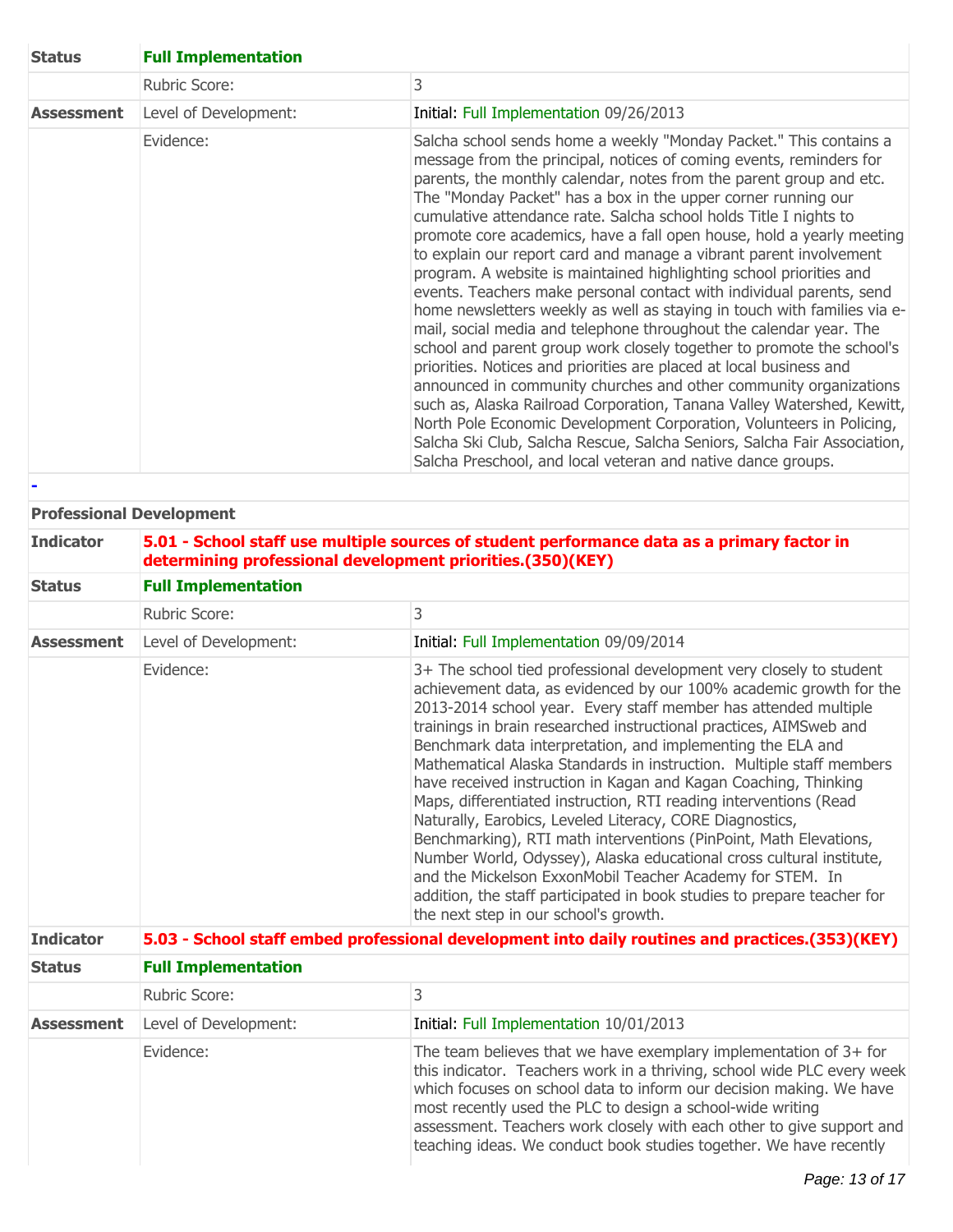|  | purchased "The Common Core Lesson Book" by Gretchen Owocki and<br>have instituted 'I can' statements in to our lesson plans and are visible<br>evident and discussed in our classrooms with our administrator<br>conducting active walk throughs. We have begun our new study as<br>part of our PLC. We use our Title I funds to purchase professional<br>development materials. For example, we are currently reading "How<br>Children Succeed" by Paul Tough with the next book in the queue,<br>"The Book Whisperer" by Donalyn Miller. We utilize collegial mentoring<br>as well as district content coaches and staff share information obtained<br>while attending professional conferences during whole-faculty<br>workshops. Professional development will continue to be embedded<br>into the daily routines and practices of school staff through review of<br>school wide student data and needs. |
|--|--------------------------------------------------------------------------------------------------------------------------------------------------------------------------------------------------------------------------------------------------------------------------------------------------------------------------------------------------------------------------------------------------------------------------------------------------------------------------------------------------------------------------------------------------------------------------------------------------------------------------------------------------------------------------------------------------------------------------------------------------------------------------------------------------------------------------------------------------------------------------------------------------------------|
|--|--------------------------------------------------------------------------------------------------------------------------------------------------------------------------------------------------------------------------------------------------------------------------------------------------------------------------------------------------------------------------------------------------------------------------------------------------------------------------------------------------------------------------------------------------------------------------------------------------------------------------------------------------------------------------------------------------------------------------------------------------------------------------------------------------------------------------------------------------------------------------------------------------------------|

| <b>Leadership</b> |                                                                                                                                                                                                 |                                                                                                                                                                                                                                                                                                                                                                                                                                                                                                                                                                                                         |  |
|-------------------|-------------------------------------------------------------------------------------------------------------------------------------------------------------------------------------------------|---------------------------------------------------------------------------------------------------------------------------------------------------------------------------------------------------------------------------------------------------------------------------------------------------------------------------------------------------------------------------------------------------------------------------------------------------------------------------------------------------------------------------------------------------------------------------------------------------------|--|
| <b>Indicator</b>  | 6.01 - Instructional leader uses a team approach to facilitate the implementation of a continuous<br>school improvement planning process that includes assessing, planning and monitoring.(357) |                                                                                                                                                                                                                                                                                                                                                                                                                                                                                                                                                                                                         |  |
| <b>Status</b>     | <b>Full Implementation</b>                                                                                                                                                                      |                                                                                                                                                                                                                                                                                                                                                                                                                                                                                                                                                                                                         |  |
|                   | Rubric Score:                                                                                                                                                                                   | 3                                                                                                                                                                                                                                                                                                                                                                                                                                                                                                                                                                                                       |  |
| <b>Assessment</b> | Level of Development:                                                                                                                                                                           | Initial: Full Implementation 12/09/2010                                                                                                                                                                                                                                                                                                                                                                                                                                                                                                                                                                 |  |
|                   | Evidence:                                                                                                                                                                                       | There is a Title I parent center with the improvement goals statement<br>prominently displayed, along with the vision, mission and beliefs of the<br>school. Some additional efforts include: All day staff and parent<br>planning meeting, staff attended the state title I meeting, there is a<br>strong professional development component at the school and Parents<br>and staff attended the district Title I meeting. School goals are<br>discussed at staff meetings, there are family nights that target the<br>school goals and the school goals are included in the parent group<br>meetings. |  |
| <b>Indicator</b>  | 6.02 - Instructional leader(s) regularly assist teachers in understanding the use of student<br>performance data to improve instruction.(359)                                                   |                                                                                                                                                                                                                                                                                                                                                                                                                                                                                                                                                                                                         |  |
| <b>Status</b>     | <b>Full Implementation</b>                                                                                                                                                                      |                                                                                                                                                                                                                                                                                                                                                                                                                                                                                                                                                                                                         |  |
|                   | <b>Rubric Score:</b>                                                                                                                                                                            | 3                                                                                                                                                                                                                                                                                                                                                                                                                                                                                                                                                                                                       |  |
| <b>Assessment</b> | Level of Development:                                                                                                                                                                           | Initial: Full Implementation 12/09/2010                                                                                                                                                                                                                                                                                                                                                                                                                                                                                                                                                                 |  |
|                   | Evidence:                                                                                                                                                                                       | The staff meets in a weekly PLC's to examine and adjust student<br>achievement and create common assessments. The staff looks<br>regularly at data. The staff meets once a week in a book group to<br>discuss reading improvement and designing effective assessments. The<br>staff practices looking at data regularly and utilizes staff meetings to<br>examine how to better use a wide range of assessments.                                                                                                                                                                                        |  |
| <b>Indicator</b>  | 6.05 - Instructional leader(s) conduct formal and informal observations and provide timely<br>feedback to staff members about their instructional practices.(363)                               |                                                                                                                                                                                                                                                                                                                                                                                                                                                                                                                                                                                                         |  |
| <b>Status</b>     | <b>Full Implementation</b>                                                                                                                                                                      |                                                                                                                                                                                                                                                                                                                                                                                                                                                                                                                                                                                                         |  |
|                   | <b>Rubric Score:</b>                                                                                                                                                                            | 3                                                                                                                                                                                                                                                                                                                                                                                                                                                                                                                                                                                                       |  |
| <b>Assessment</b> | Level of Development:                                                                                                                                                                           | Initial: Full Implementation 12/09/2010                                                                                                                                                                                                                                                                                                                                                                                                                                                                                                                                                                 |  |
|                   | Evidence:                                                                                                                                                                                       | Leader follows the observation protocols as outlined by district policy.<br>In addition, the principal does daily walkthroughs, uses observational<br>lenses and spends regular time talking with teachers about instruction.                                                                                                                                                                                                                                                                                                                                                                           |  |
| <b>Indicator</b>  |                                                                                                                                                                                                 | 6.06 - Instructional leader(s) consistently build productive, respectful relationships with parents<br>and community members regarding school programs and school improvement efforts.(364)                                                                                                                                                                                                                                                                                                                                                                                                             |  |
| <b>Status</b>     | <b>Full Implementation</b>                                                                                                                                                                      |                                                                                                                                                                                                                                                                                                                                                                                                                                                                                                                                                                                                         |  |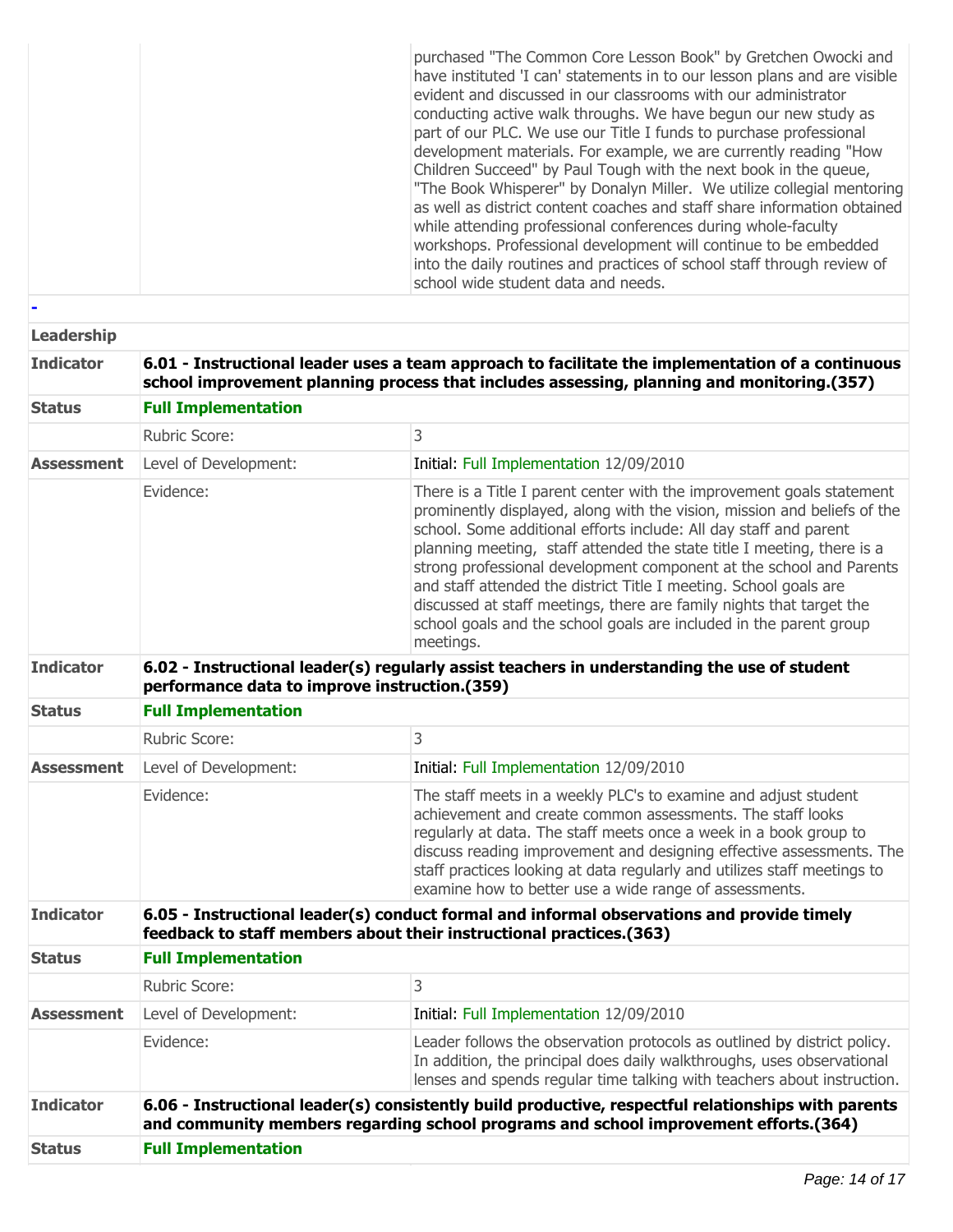| Rubric Score:                                                                                                                                                                                                       | 3                                                                                                                                                                                                                                                                                                                                                                                                                                                                                                                                                                                                                                                                                   |  |  |
|---------------------------------------------------------------------------------------------------------------------------------------------------------------------------------------------------------------------|-------------------------------------------------------------------------------------------------------------------------------------------------------------------------------------------------------------------------------------------------------------------------------------------------------------------------------------------------------------------------------------------------------------------------------------------------------------------------------------------------------------------------------------------------------------------------------------------------------------------------------------------------------------------------------------|--|--|
| Level of Development:                                                                                                                                                                                               | Initial: Full Implementation 12/09/2010                                                                                                                                                                                                                                                                                                                                                                                                                                                                                                                                                                                                                                             |  |  |
| Evidence:                                                                                                                                                                                                           | Exemplary: School leader has focused on building positive relationships<br>with the parents on a 1:1 basis, attends and participates in SPTG,<br>promotes community involvement and attends extracurricular school<br>activities to build strong relationships with the community.                                                                                                                                                                                                                                                                                                                                                                                                  |  |  |
| 6.08 - Instructional leader regularly analyzes assessment and other data, and uses the results in<br>planning for the improved achievement of all students.(358)                                                    |                                                                                                                                                                                                                                                                                                                                                                                                                                                                                                                                                                                                                                                                                     |  |  |
| <b>Full Implementation</b>                                                                                                                                                                                          |                                                                                                                                                                                                                                                                                                                                                                                                                                                                                                                                                                                                                                                                                     |  |  |
| Rubric Score:                                                                                                                                                                                                       | 3                                                                                                                                                                                                                                                                                                                                                                                                                                                                                                                                                                                                                                                                                   |  |  |
| Level of Development:                                                                                                                                                                                               | Initial: Full Implementation 11/09/2011                                                                                                                                                                                                                                                                                                                                                                                                                                                                                                                                                                                                                                             |  |  |
| Evidence:                                                                                                                                                                                                           | The principal and the PLC look closely at universal screening, SBAs, and<br>progress monitoring data. Additionally, the principals asks to see<br>formative assessments and assists in the development of them. The<br>PLC regularly shares ways to improve student performance. The<br>principal is leading a class about effective teaching. All teachers are<br>taking it and using it as a springboard to improve instruction. Peer<br>coaching will begin second semester.                                                                                                                                                                                                     |  |  |
|                                                                                                                                                                                                                     |                                                                                                                                                                                                                                                                                                                                                                                                                                                                                                                                                                                                                                                                                     |  |  |
|                                                                                                                                                                                                                     |                                                                                                                                                                                                                                                                                                                                                                                                                                                                                                                                                                                                                                                                                     |  |  |
| 8.04 - This school assists preschool children in the transition from early childhood programs,<br>such as Head Start, Even Start or any other preschool program, to local elementary school<br>programs.(2117)(SWP) |                                                                                                                                                                                                                                                                                                                                                                                                                                                                                                                                                                                                                                                                                     |  |  |
| <b>Full Implementation</b>                                                                                                                                                                                          |                                                                                                                                                                                                                                                                                                                                                                                                                                                                                                                                                                                                                                                                                     |  |  |
| Rubric Score:                                                                                                                                                                                                       | 3                                                                                                                                                                                                                                                                                                                                                                                                                                                                                                                                                                                                                                                                                   |  |  |
| Level of Development:                                                                                                                                                                                               | Initial: Full Implementation 10/25/2011                                                                                                                                                                                                                                                                                                                                                                                                                                                                                                                                                                                                                                             |  |  |
| Evidence:                                                                                                                                                                                                           | Our school welcomes our local preschool program into the school at<br>least 3 times a year where they meet the principal, secretary, teachers,<br>librarian, nurse, counselor, kitchen manager and other staff. Preschool<br>students are invited to all Title I nights and other activities. In addition,<br>we have a kindergarten roundup where preschoolers spend the day<br>participating in school activities.<br>10/7/14 The community preschool, which meets once a week, continue<br>to utilize the school, as a location and resource for materials, and the                                                                                                              |  |  |
|                                                                                                                                                                                                                     | scheduled events. This helps to ease the incoming kindergarteners<br>into the school expectations next year.                                                                                                                                                                                                                                                                                                                                                                                                                                                                                                                                                                        |  |  |
|                                                                                                                                                                                                                     | 8.05 - Federal, State, and local service programs are integrated and coordinated.(2118)(SWP)                                                                                                                                                                                                                                                                                                                                                                                                                                                                                                                                                                                        |  |  |
| <b>Full Implementation</b>                                                                                                                                                                                          |                                                                                                                                                                                                                                                                                                                                                                                                                                                                                                                                                                                                                                                                                     |  |  |
| Rubric Score:                                                                                                                                                                                                       | 3                                                                                                                                                                                                                                                                                                                                                                                                                                                                                                                                                                                                                                                                                   |  |  |
| Level of Development:                                                                                                                                                                                               | Initial: Full Implementation 10/25/2011                                                                                                                                                                                                                                                                                                                                                                                                                                                                                                                                                                                                                                             |  |  |
| Evidence:                                                                                                                                                                                                           | Local curriculum documents/units of study<br>the school has created cohesive services among programs supported<br>by the No Child Left Behind Act of 2001, violence prevention programs,<br>nutrition programs, adult education such as parenting partners,<br>vocational and technical education through AKCIS and counseling<br>services. Evidence can be found in teacher plans aligned to GLEs and<br>curriculum goals, counselor's lesson plans, nutrition services bulletin<br>board, school district curriculum guides, Title I professional<br>development reports. In addition, Salcha School has an extensive<br>professional development library available to all staff. |  |  |
|                                                                                                                                                                                                                     | <b>Title I Schoolwide Plan</b>                                                                                                                                                                                                                                                                                                                                                                                                                                                                                                                                                                                                                                                      |  |  |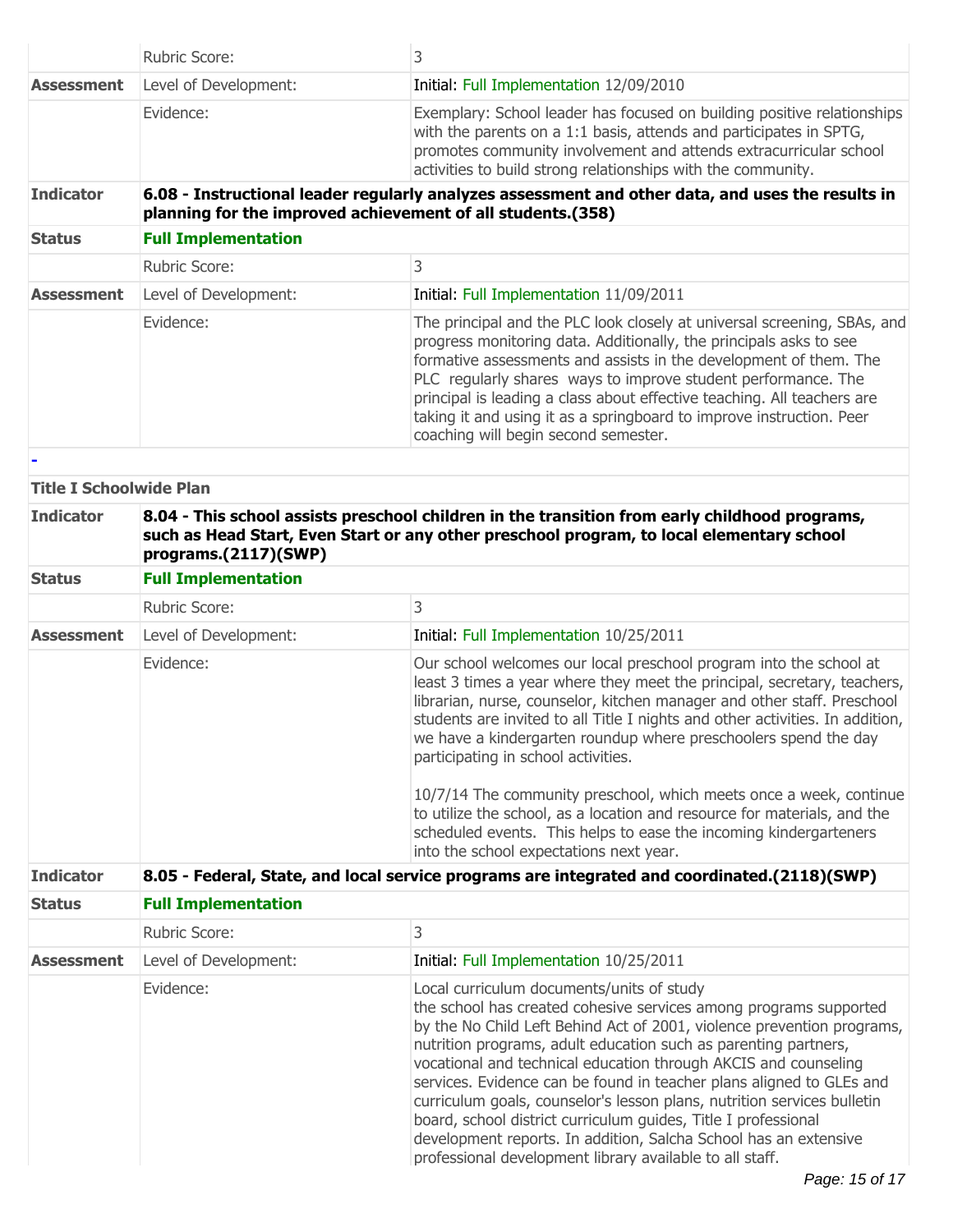| <b>Indicator</b>  | 8.06 - All core content teachers and instructional paraprofessionals meet the definition of Highly<br>Qualified.(2119)(SWP) |                                                            |                     |                                                                                                                                                                                                                                                                                                                                                                                                                                    |  |
|-------------------|-----------------------------------------------------------------------------------------------------------------------------|------------------------------------------------------------|---------------------|------------------------------------------------------------------------------------------------------------------------------------------------------------------------------------------------------------------------------------------------------------------------------------------------------------------------------------------------------------------------------------------------------------------------------------|--|
| <b>Status</b>     | Tasks completed: 0 of 1 (0%)                                                                                                |                                                            |                     |                                                                                                                                                                                                                                                                                                                                                                                                                                    |  |
|                   | Rubric Score:                                                                                                               |                                                            | $\overline{2}$      |                                                                                                                                                                                                                                                                                                                                                                                                                                    |  |
| <b>Assessment</b> |                                                                                                                             | Level of Development:                                      |                     | Initial: Limited Development 10/25/2011                                                                                                                                                                                                                                                                                                                                                                                            |  |
|                   | Index:                                                                                                                      |                                                            | 9                   | (Priority Score x Opportunity Score)                                                                                                                                                                                                                                                                                                                                                                                               |  |
|                   | Priority Score:                                                                                                             |                                                            | 3                   | (3 - highest, 2 - medium, 1 - lowest)                                                                                                                                                                                                                                                                                                                                                                                              |  |
|                   |                                                                                                                             | <b>Opportunity Score:</b>                                  | 3                   | (3 - relatively easy to address, 2 - accomplished within<br>current policy and budget conditions, 1 - requires<br>changes in current policy and budget conditions)                                                                                                                                                                                                                                                                 |  |
|                   | development:                                                                                                                | Describe current level of                                  |                     | As a small, rural school our Music/PE position is a difficult one to fill. At<br>the time of hire our most recent applicant was expected to be highly<br>qualified in Music and willing to become highly qualified in PE within 6<br>months. We have until Feb. 2015 for the employee to become highly<br>qualified in PE. All other core content teachers and instructional<br>paraprofessionals are considered Highly Qualified. |  |
| Plan              | Assigned to:                                                                                                                |                                                            | <b>Tori Brannan</b> |                                                                                                                                                                                                                                                                                                                                                                                                                                    |  |
|                   | How it will look when fully met:                                                                                            |                                                            |                     | All core content teachers and instructional paraprofessionals will meet<br>the definition of Highly Qualified by the end of February 2015.                                                                                                                                                                                                                                                                                         |  |
|                   | Target Date:                                                                                                                |                                                            | 02/28/2015          |                                                                                                                                                                                                                                                                                                                                                                                                                                    |  |
|                   | Tasks:                                                                                                                      |                                                            |                     |                                                                                                                                                                                                                                                                                                                                                                                                                                    |  |
|                   |                                                                                                                             | become highly qualified within her first 6 months of hire. |                     | 1. Our new hire Music/PE teacher will receive support as she prepares to take the PE Praxis test to                                                                                                                                                                                                                                                                                                                                |  |
|                   |                                                                                                                             | Assigned to:                                               | Tori Brannan        |                                                                                                                                                                                                                                                                                                                                                                                                                                    |  |
|                   |                                                                                                                             | Added date:                                                | 10/02/2014          |                                                                                                                                                                                                                                                                                                                                                                                                                                    |  |
|                   |                                                                                                                             | Target Completion Date:                                    | 02/28/2015          |                                                                                                                                                                                                                                                                                                                                                                                                                                    |  |
|                   |                                                                                                                             | Comments:                                                  |                     |                                                                                                                                                                                                                                                                                                                                                                                                                                    |  |
| <b>Implement</b>  |                                                                                                                             | Percent Task Complete:                                     |                     | Tasks completed: 0 of 1 (0%)                                                                                                                                                                                                                                                                                                                                                                                                       |  |
| <b>Indicator</b>  |                                                                                                                             |                                                            |                     | 8.07 - The school has strategies to attract and retain highly qualified teachers.(2120)(SWP)                                                                                                                                                                                                                                                                                                                                       |  |
| <b>Status</b>     | <b>Full Implementation</b>                                                                                                  |                                                            |                     |                                                                                                                                                                                                                                                                                                                                                                                                                                    |  |
|                   | <b>Rubric Score:</b>                                                                                                        |                                                            | 3                   |                                                                                                                                                                                                                                                                                                                                                                                                                                    |  |
| <b>Assessment</b> | Level of Development:                                                                                                       |                                                            |                     | Initial: Full Implementation 10/25/2011                                                                                                                                                                                                                                                                                                                                                                                            |  |
|                   | Evidence:                                                                                                                   |                                                            | should be retained. | Our school district has strategies to attract and retain highly qualified<br>teachers. Teachers cannot be hired or retained who do not meet these<br>rigorous standards. In addition, the evaluation process determines who                                                                                                                                                                                                        |  |
|                   |                                                                                                                             |                                                            |                     |                                                                                                                                                                                                                                                                                                                                                                                                                                    |  |
|                   |                                                                                                                             | <b>Title I Parent Involvement (previous indicators)</b>    |                     |                                                                                                                                                                                                                                                                                                                                                                                                                                    |  |
| <b>Indicator</b>  |                                                                                                                             | activities and governance.(2121)(PIP)                      |                     | 8.08 - The school's Parent Involvement Policy engages parents in various aspects of school                                                                                                                                                                                                                                                                                                                                         |  |
| <b>Status</b>     |                                                                                                                             | <b>Full Implementation</b>                                 |                     |                                                                                                                                                                                                                                                                                                                                                                                                                                    |  |
|                   | Dubric Cooron                                                                                                               |                                                            | $\mathcal{L}$       |                                                                                                                                                                                                                                                                                                                                                                                                                                    |  |

|            | Rubric Score:         |                                                                                                                                        |
|------------|-----------------------|----------------------------------------------------------------------------------------------------------------------------------------|
| Assessment | Level of Development: | Initial: Full Implementation 10/25/2011                                                                                                |
|            | Evidence:             | The school's Parent Involvement Policy engages parents in various<br>aspects of school activities and governance. This is accomplished |